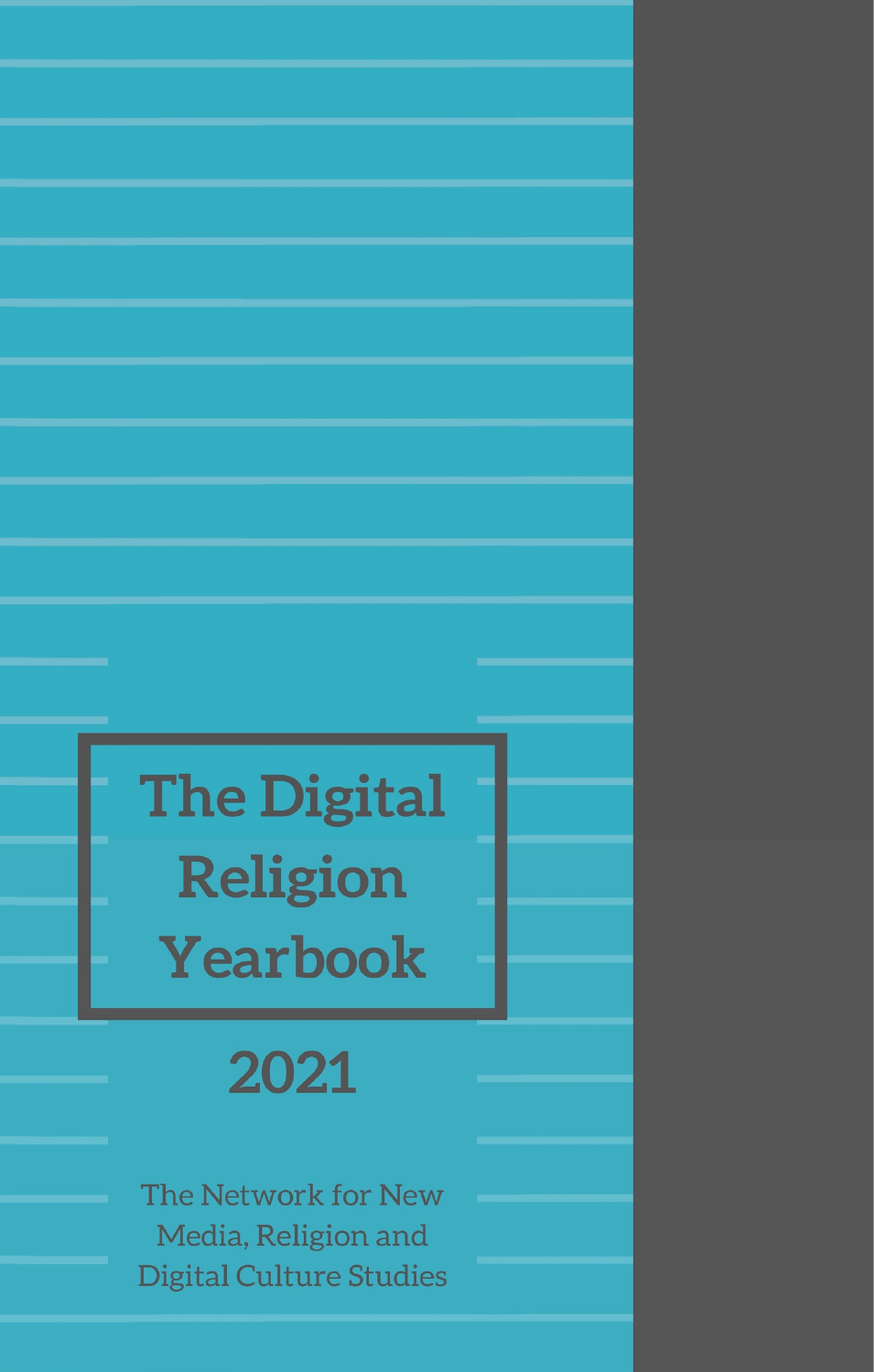### *The Digital Religion Yearbook 2021*

Compiled by Heidi A Campbell Editorial Assistance by Sophia Osteen & Avery Alban



This Creative Commons license lets others cite and build upon this work non-commercially, as long as they credit this original work and license their new creations under the identical terms. Derivative works may not be sold for profit.

#### **Digital Religion Publications**

An Imprint of the *Network for New Media, Religion & Digital Culture Studie*s. Visit our website at [www.digitalreligion.tamu.edu](http://www.digitalreligion.tamu.edu/)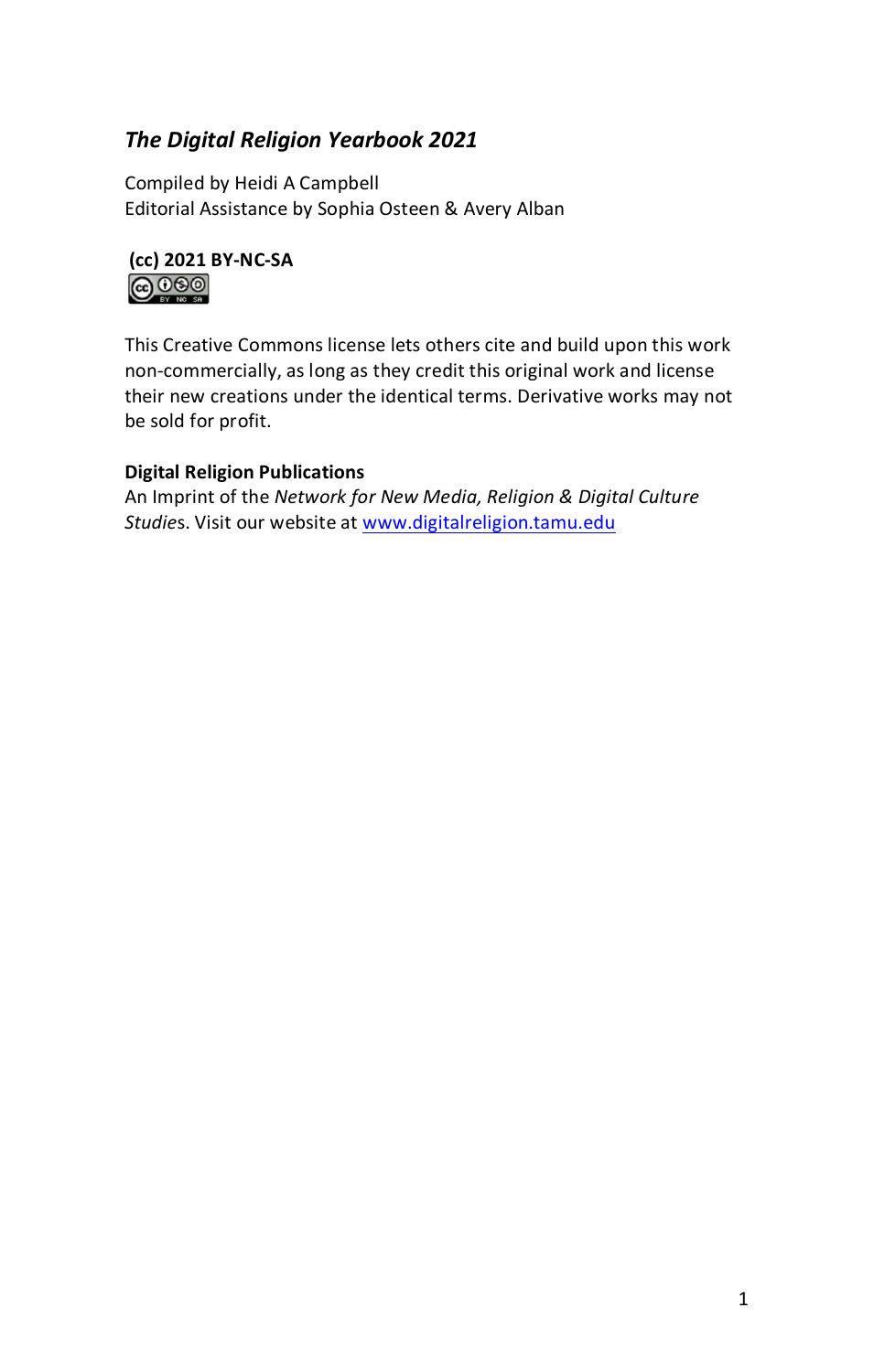## *The Digital Religion Yearbook 2021*

*The Digital Religion Yearbook* is a new publication compiled and published by the Network for New Media, Religion and Digital Culture Studies. It aims is to spotlight important recently published articles, emerging scholars, and outstanding contributions made within the growing area of Digital Religion Studies. This first edition introduces and describes the core sections and their themes to be presented within each following edition of the yearbook. Overall, *The Digital Religion Yearbook* seeks to provide a curated review of current notable works within the study of digital religion, to help scholars and students stay up-to-date on new publications and forthcoming research.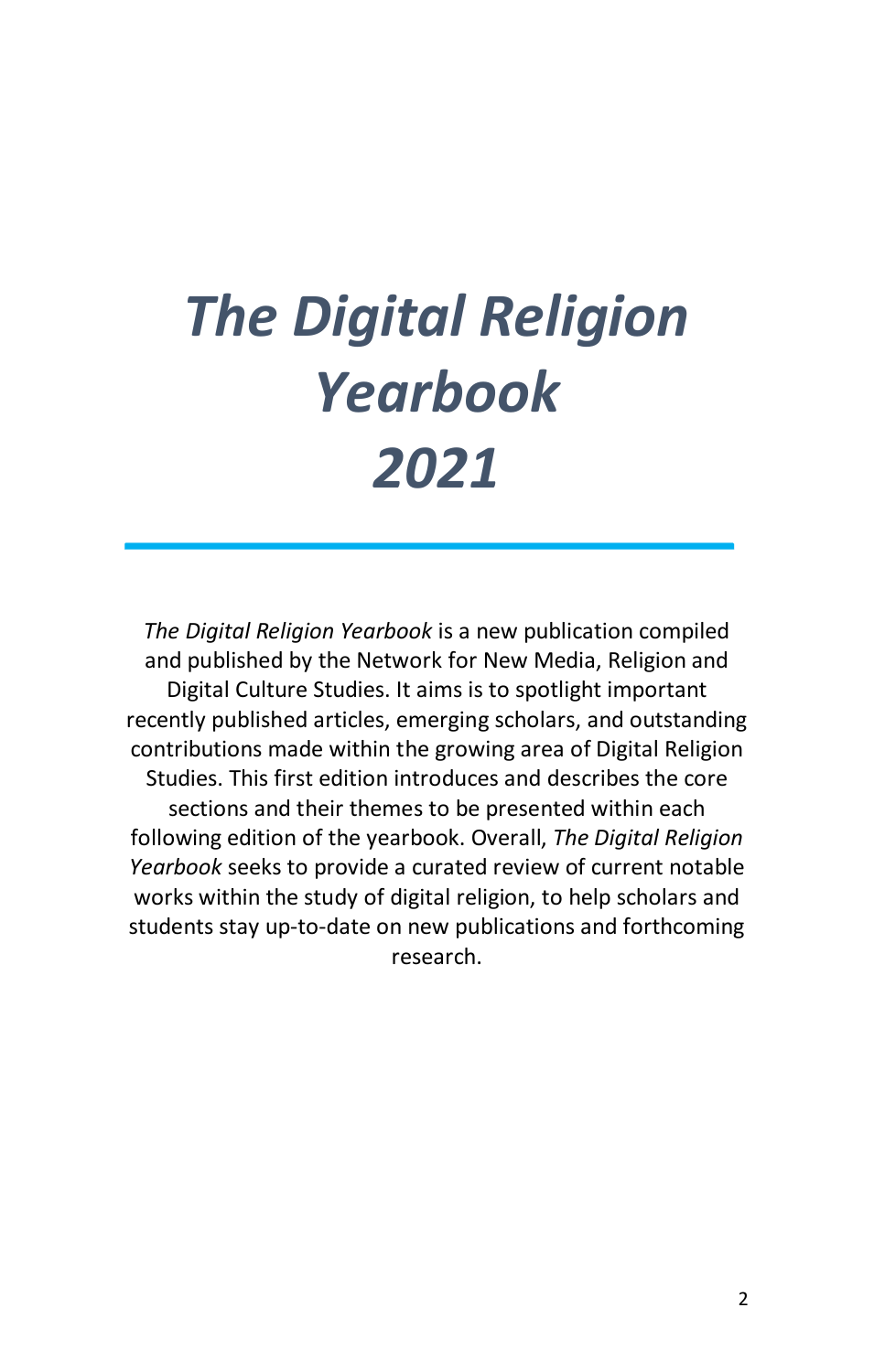## *The Digital Religion Yearbook 2021* Table of Contents

| 1) Annual Essay: A Brief Historical Overview and<br><b>Introduction to Digital Religion Studies</b> |         |
|-----------------------------------------------------------------------------------------------------|---------|
| By Heidi A Campbell                                                                                 | page 4  |
| 2) Top 10 Articles in Digital Religion Research for 2021                                            |         |
|                                                                                                     | page 12 |
| 3) Scholars to Watch                                                                                |         |
|                                                                                                     | page 19 |
| 4) Top Student Thesis & Dissertation in Digital Religion<br><b>Studies for 2021</b>                 |         |
|                                                                                                     | page 28 |
| 5) Publications by the Network for New Media, Religion<br>and Digital Culture Studies in 2021       |         |
|                                                                                                     | page 32 |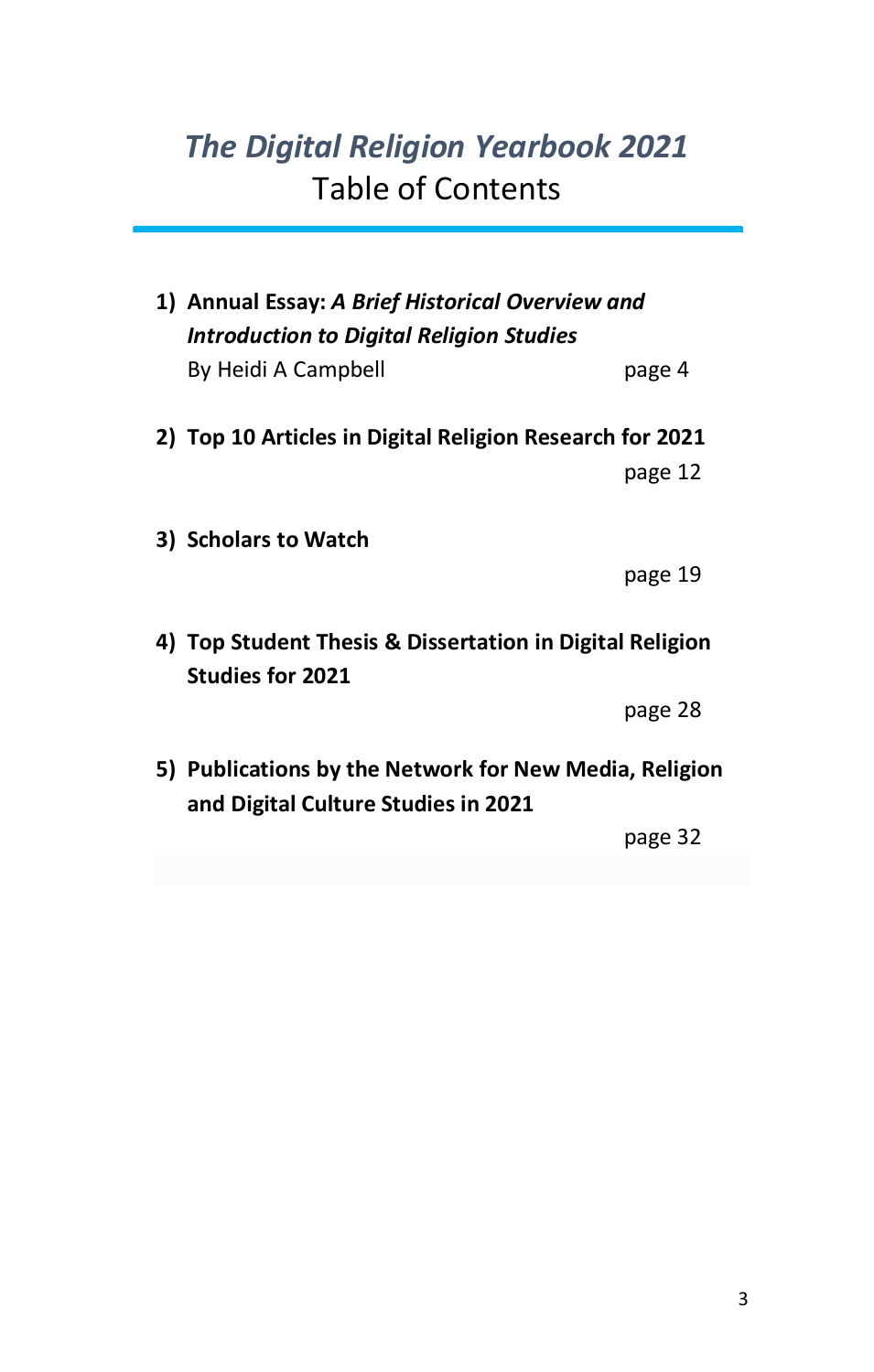## **Annual Essay** *A Brief Historical Overview and Introduction to Digital Religion Studies*

By Heidi A Campbell

*Each yearbook will open with a "annual essay" from a notable scholar in the field of Digital Religion Studies. This inaugural issue features an essay by Heidi A. Campbell, Director of the Network for New Media, Religion and Digital Culture Studies and a leading scholar in the field. This 2021 annual essay commemorates the publication of the second edition of the book Digital Religion by providing a conversational reflection on the key moments within scholarly development of Digital Religion studies, from one of the founders of this interdisciplinary conversation.*

*-------------------*

### **A Spotlight on History of Digital Religion Studies from the 1995 to 2021**

Over my research career, I am frequently asked to write book chapters or articles that provide an overview and introduction to how and why scholars investigate the relationship between religion and the internet. In early articles, such as those appearing in journals *The Information Society*  and *New Media and Society* in 2005 initially took an apologetics approach. In other words, most of my early writing documenting the study of Digital Religion focused on making a case for or justifying why media and internet studies scholars needed to pay attention to analysis religious engagement online, and what this could contribute to broader discourses of the impact of the internet on society.

Next, I turned my attention to making a similar case to scholars in Religious studies about religion and internet research. I argued that one could not fully understand contemporary religious meaning and practice without considering research on religious engagement online. This work is exemplified in the article "Understanding the relationship between religious practice online and offline in a networked society" published in 2012 in *Journal of the American Academy of Religion.* Here I suggested that studies of religion focused on the internet reveal not only trends in how religion is perceived online, but also echo the findings within sociology of religion describing people's offline understandings and practices of religion in contemporary society.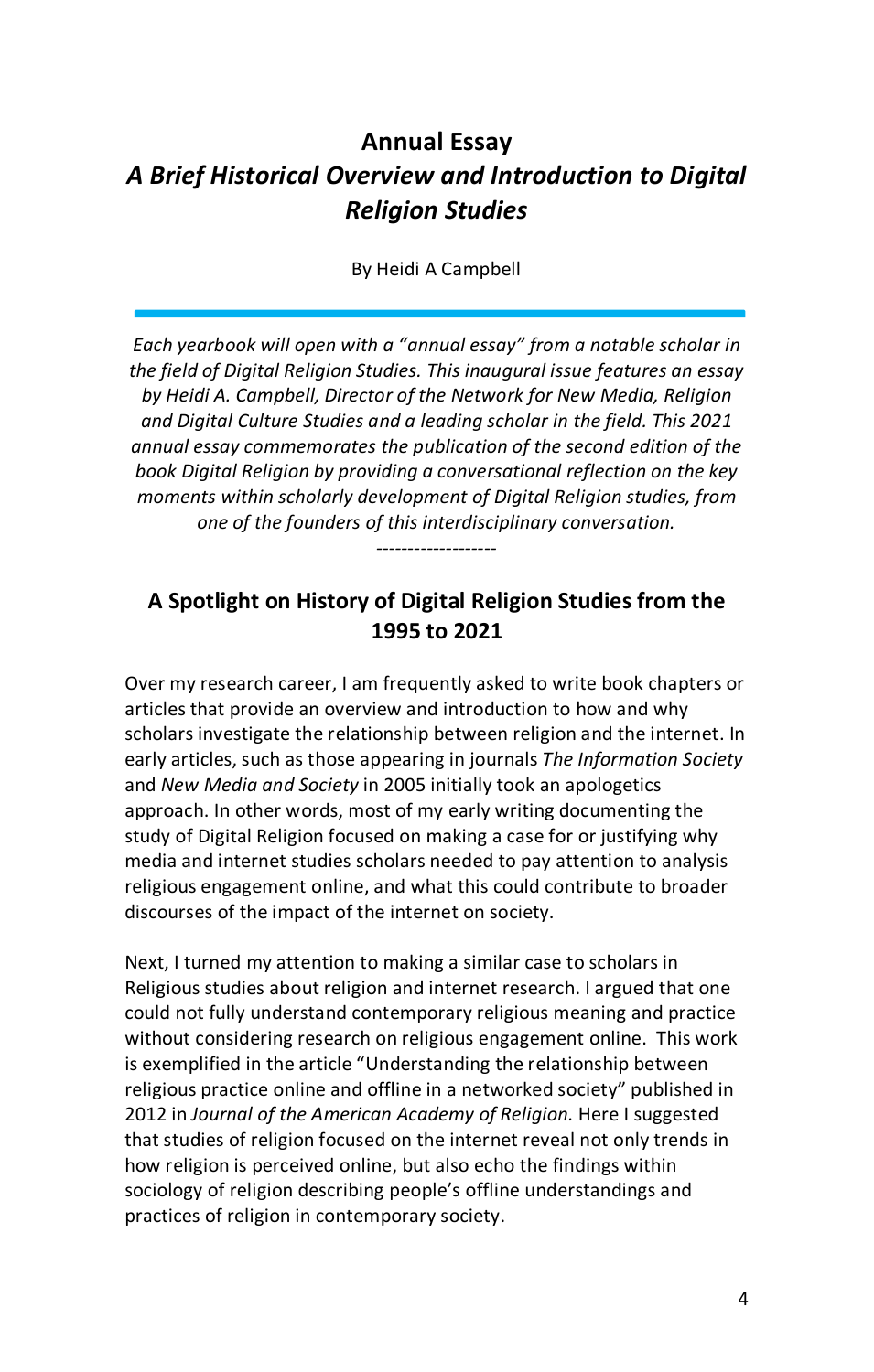These articles opened the door for the invitation to write articles surveying the waves of research on religion and the internet for a number of handbooks and encyclopedias focused on various areas of media and technological studies. This included chapters in the *Handbook on Internet studies* (Oxford 2011)*, International Encyclopedia of the Social & Behavioral Sciences* (Oxford 2012), *Handbook Social Practices and Digital Life-World* (Spring 2020) and the *Cambridge Handbook on Cyber Behaviors* (Cambridge, forthcoming). Over the past two and a half decades, I have authored or co-authored 23 books, chapters, and articles that provide critical reflection of various aspects of the growth of digital religion studies and key themes of scholarly attention to religion online and offline. As we enter a new decade, I see my time of providing such documentation works and scholarly assessment is coming to a close, in order to make room for new voices and interpretations of the subfield of digital religion studies to arise. I am excited to see recent contribution in this area for young colleagues, such as those recently offered by Giulia Evolvi, Tim Hutchings and Ruth Tsuria.

This essay in many ways is my wrapping up of this apologetic, documentary, and critical assessment writing on digital religion. It comes an ideal moment to piggyback on the publication of the second edition of the edited collection of Digital Religion. The first edition has become a key introductory text to the study of religion and digital media, as well as an important resource that highlights the leading research and emerging scholars in this area. The second edition continues to explore central research questions on how engagement with digital, mobile and emerging technologies shape ideas related to religious community, identity, authority, ritual, and embodiment in new social and mobile media contexts. I see this edition as demonstrating the validity, acceptance, and recognition of this interdisciplinary conversation in the academy. By collaborating with Ruth Tsuria, Assistant Professor at Seton Hall University and one of my former students, I am symbolically handing off the baton to a new generation of scholars coming into this field, free from apologetic burden of explaining what the internet has to do with religion, and why religion needs to pay attention to technology.

In this essay I offer synthesize of the key moments, themes and stories highlighted in my other articles to offer an informal overview of the development of Digital Religion Studies. While many other publications and events could be highlighted, I believe this essay offers a glimpse at moments and studies that have helped to shape and define this area of scholarship.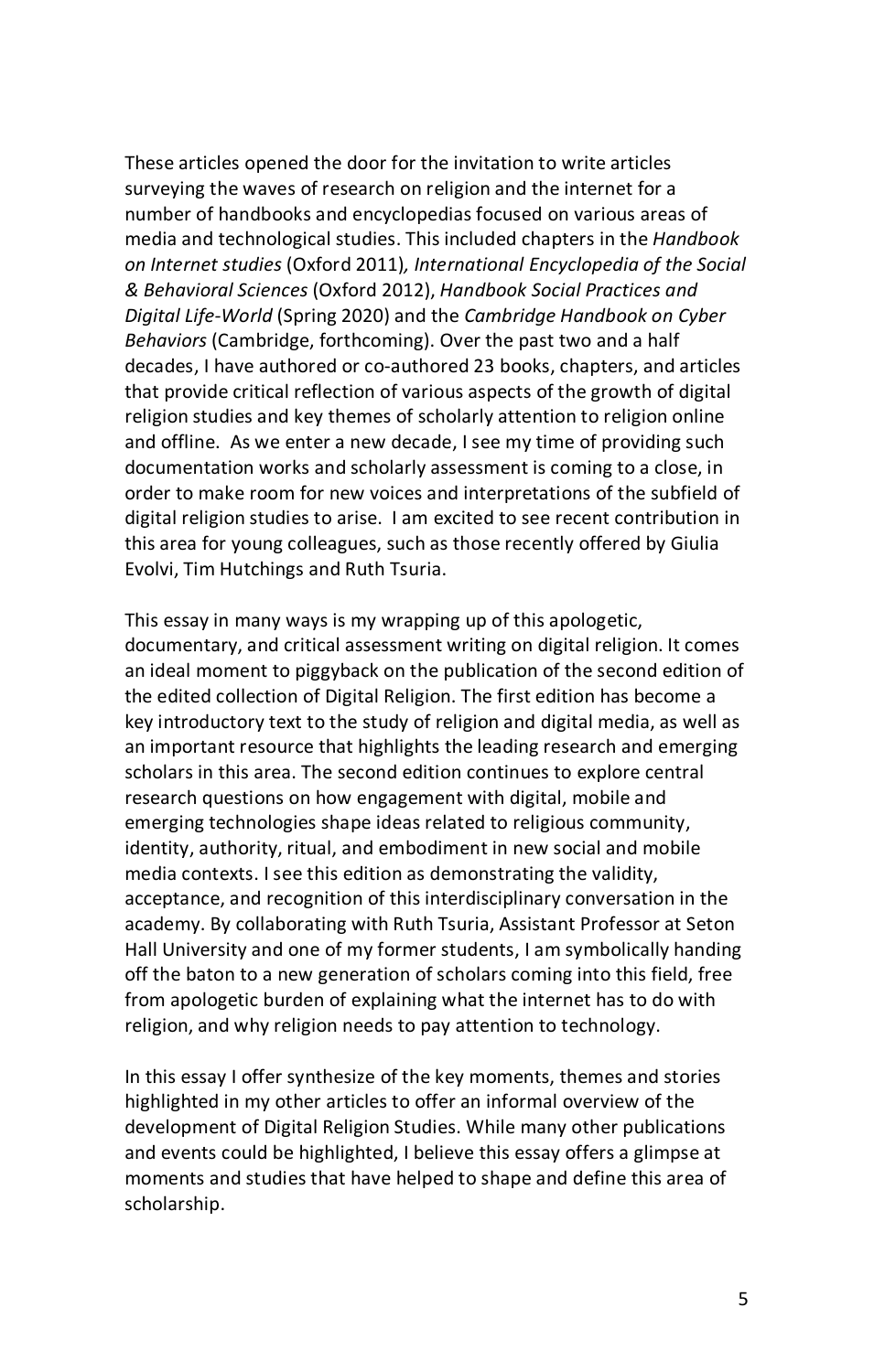While scholars had been investigating and documenting the emergence of religion online since the mid-1990s, examples of religious engagement online could be found as early as the 1980s. Scholars note examples of people practicing and bringing their religious practice online as early as the mid-1980s as computer hobbyists, governmental researchers, and individuals with early internetworking connections brought their spirituality into online discussion forums, like the document by such scholar as Ciolek in The Internet Handbook (Blackwell, 2004). Yet in the 1990s, many scholars in media studies, sociology of religion and religious studies began to pay serious attention to the study of religion and the internet was, in many respects an interdisciplinary conversation looking for a home.

As discussed above, in the 1990s those who wanted to connect the fields of religious studies, media, and internet studies had to convince both sides that combining religious engagement and the online environment was an important endeavor. This promoted many interdisciplinary conversations by scholars required to justify their research in the early history of digital religion studies. Some of those key scholars, who drew attention to the phenomena of doing religion online and make a case of its scholarly attention, are highlighted here.

#### **1990s**

- 1995 Gregory Price Grieve writes about Neo-pagans online, showcasing the internet as a space for religious communities.
- **1996** Key articles such as O'Leary's "Cyberspace as Sacred Space" and O'Leary & Brasher's "The Unknown God of the Internet" serve as high profiled pieces documenting how religion, from Christianity to Paganism, was being manifested in online environments.
- **1996** Research of cyber-churches and temples suggests a new alliance emerging between computer technology and religion as people experimented with bringing their spiritual lives into cyberspace, as suggest by Michael Bauwens in his article "Spirituality and Technology" in *First Monday*.

This first wave of internet research in 1990s was an era where the terms "internet" and "cyberspace" were synonymous, and the term "cyberreligion" used to describe manifestations of religious worship, gathering, and community popped up in online platforms. The popular notion was that cyberspace is a different space, unrelated to people's real life. Cyberreligion was used by some to suggest new kinds of religious communities and rituals could be imagined through the new technology of the internet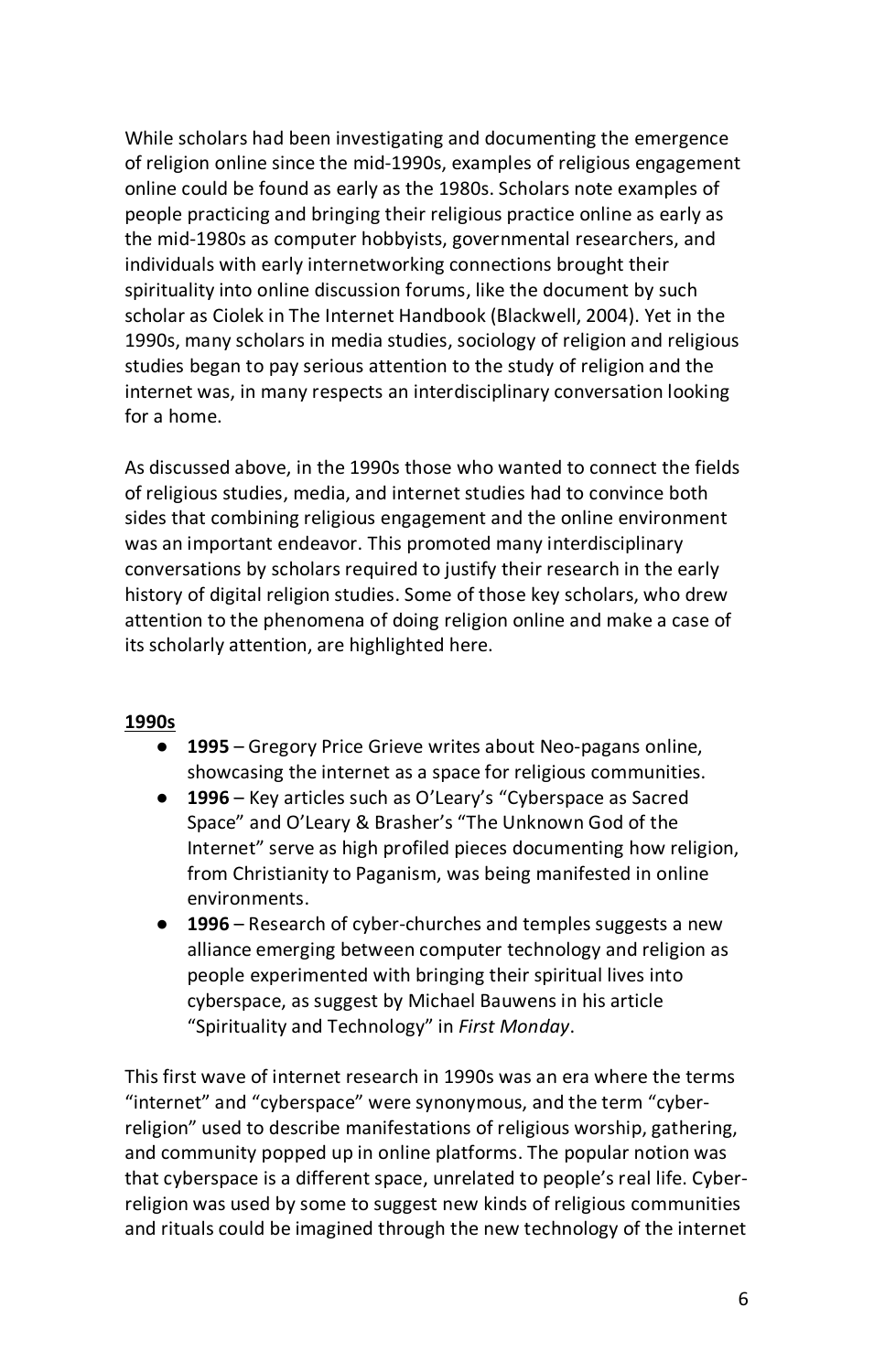and mediated virtual environments found within cyberspace. The 2000s opened with this discussion, which led to a need for a new wave of research, focused on more concrete conceptual typologies describing the common ways religion was being practiced online. Scholars and events such as those highlighted below helped draw attention to this new wave.

#### **2000s**

- **2000**  Helland's early work "Online-Religion/Religion-Online and Virtual Communities" offers another conceptual framing using the categories "religion online" and "online religion."
- **2001** Brasher in "Give Me That Online Religion" uses cyberreligion as a broad concept which could refer either to "the presence of religious organization and religious activities in cyberspace" or could encompass the notion of "the gradual emergence of new, electronically inspired religious practice and ideas."
- **2004** Young in "Reading and Praying Online: The continuity of religion online and online religion in Internet Christianity" debates the relationship or overlapping nature of the framings of religious expression and activity online.
- **2005** Hojsgaard's book *Religion and Cyberspace* (Routledge 2005) focuses on cyber-religion as a theoretical concept. The author concludes that it is a term "whose contents reflect the main features of postmodern cyberculture…a solid opposition to traditionally structured religious institutions" and yet as "a phenomenon addresses the same type of ontological and metaphysical questions that religious institutions and traditions have usually done."
- **2005** Campbell's "Exploring Religious Communities Online: We Are One in the Network" offers an overview of how religious communities form online and the implications that this involvement has for people's perception of offline religious community.
- **2005**  Campbell's "Making Space for Religion in Internet Studies" becomes the first article on Digital Religion published in an Internet Studies focused academic journal, *The Information Society*. The article makes a compelling case for why internet studies could benefit from taking the study of online religion more seriously.
- **2005**  Helland states that any attempt to fully separate religion online from the offline has become increasingly difficult, as people frequently blend their online and offline social networks and interactions in ways that blur their distinction.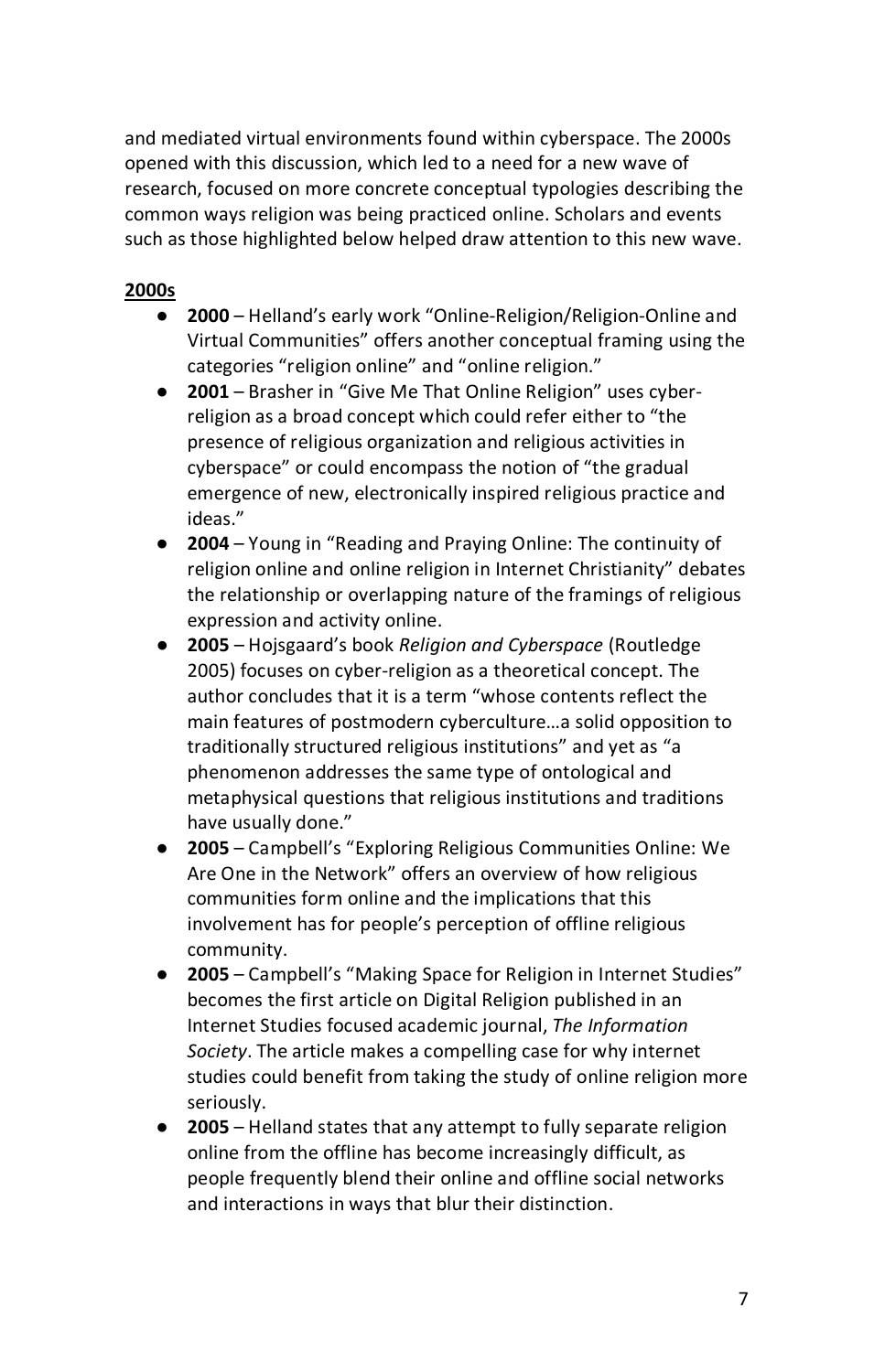● **2007** – Kawabata & Tamura's "Online-Religion in Japan: Websites and Religious Counseling Offer an Important Comparative Cross-Cultural Perspective" identifies key traits of internet-based religiosity.

By the mid-2000s, a debate emerged amongst religious leaders about how religion online, especially individualized information seeking and engagement, was changing religious culture. Clergy and religious leaders reflected on the extent to which they needed to adapt to take control of the internet to regain some authority that they saw as being undermined by internet practice. Within Internet Studies, debates arose regarding whether it encouraged diversity of religious dialogue and could be a place where users could build bridges or if people were gravitating to the same groups online as offline and building religious ghettos and stereotypes. Another debate was whether the internet is a tool for empowerment for individuals, maybe even a threat to traditional, offline authority. Religion online is thus an important case study for understanding how topics such as power, authority, agency, identity, and community are negotiated today.

In addition, in the mid-2000s, some scholars began to push back against the term "virtual religion" that had come to replace the reference to "cyber-religion." This move was initially meant to emphasize the nature of digital or online environments as one that was unique from offline spaces. However, the use of the term "virtual" became problematic as it linked it to the concept of "Virtual Reality" (VR). VR in the 2000s was used to refer to technologically that created simulated experiences, often by game environments, which are seen as distinct from the "real world." Virtual Religion thus evoked the assumption that it was a form of religion that was somehow incomplete or a false form of religiosity.

Helland and others sought to differentiate whether information and rituals were largely based on offline sources and practices, or on unique forms of practice arising from digitally born expressions of religion. Religion online was lauded for empowering its members to reform rituals, bypass traditional systems of legitimation or recognized gatekeepers, and the opportunities it provided to transcend normal limits of time and space. The late 2000s was a time of drawing to these common conceptual understandings of religion on the internet and pushing toward a more theoretical attention in digital research in the Third Wave. The third wave brought in more in-depth analytical reflection and traditional theories from disciplines such as Media studies and Sociology to make sense of not only religious practices online, but how engagement in digitally-mediated and internet spaces altered individuals'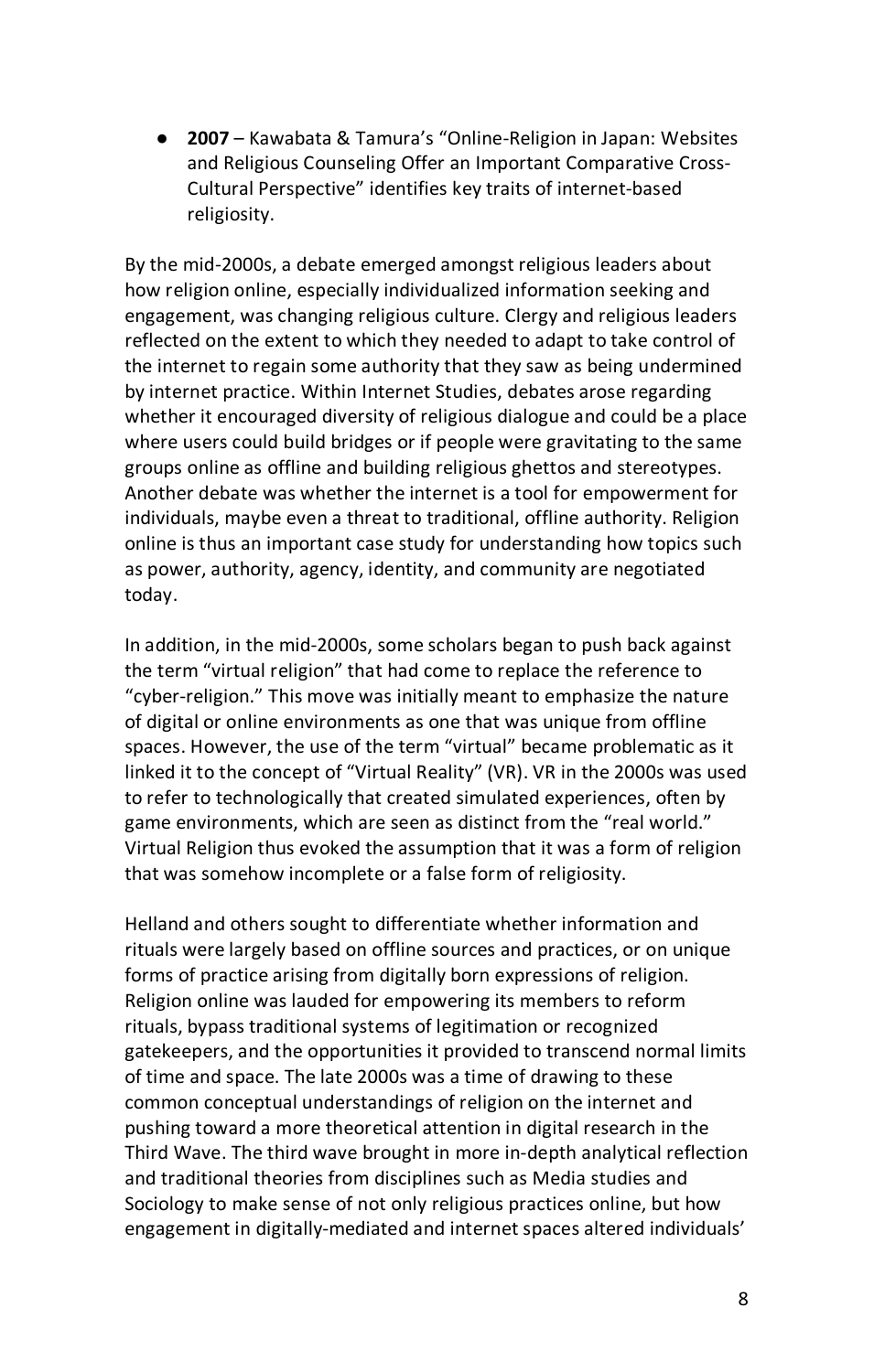notions of religion. Below I highlight key works and scholars contributing to this shift.

#### **2010s**

- **2010** Howard's article "Enacting a Virtual 'Ekklesia'" covers the extent to which traditional religious practices and community could be transported or replicated online.
- **2010** Campbell's "When Religion Meets New Media" introduces the Religious-Social Shaping of Technology approach to studying religious communities' engagement with digital media. It marks a turn towards deeper and more concrete theoretical reflection within Digital Religion studies.
- **2011** Lövheim and Campbell guest edit a special issue of the New Media Studies journal *Information, Communication & Society*  on *"*Religion and the Internet: The online-offline connection." This is the first special issue of a journal outside of the field of Religious Studies to spotlight Digital Religion research. In 2017, they edit a follow-up special issue in *New Media and Society*, the #2 ranked journal in Communication and Media Studies drawing attention to advances Digital Religion studies in methods and theory.
- **2012** "Digital Religion" is used as the title of a number of international conferences focused on research on religious practice online (i.e. International Conference on Digital Religion, University of Colorado-Boulder, January 2012; Digital Religion Symposium, Donner Institute in Turku, Finland, June 2012), research initiatives (i.e. the [Digital Religion: Knowledge, Politics](http://www.crmnyu.org/projects/digital-religion-knowledge-politics-and-practice/)  [and Practice](http://www.crmnyu.org/projects/digital-religion-knowledge-politics-and-practice/) project run by the Center for Religion and Media at New York University), and book projects.
- **2012** Campbell introduces a conceptual framework for studying the relationship between religious practice online and offline in *Journal of the American Academy of Religion* through the concept of "networked religion."
- **2013** Stewart Hoover suggests in the forward of *Digital Religion* (2013) that the study of religion and digital media has passed from simply exploring the "digitalization of religion," which considers how digital media force religious groups and practitioners to adapt altering notions of religious tradition, authority, or authenticity, to considering at a deeper level "the actual contribution 'the digital' is making to 'the religious.'"
- **2016** Digital religion plays a significant part in the 2016 USA elections, the election of PM Modi in India in 2019, and in many other political events around the world. In other words, Digital Religion cannot be isolated as a "unique case study," but rather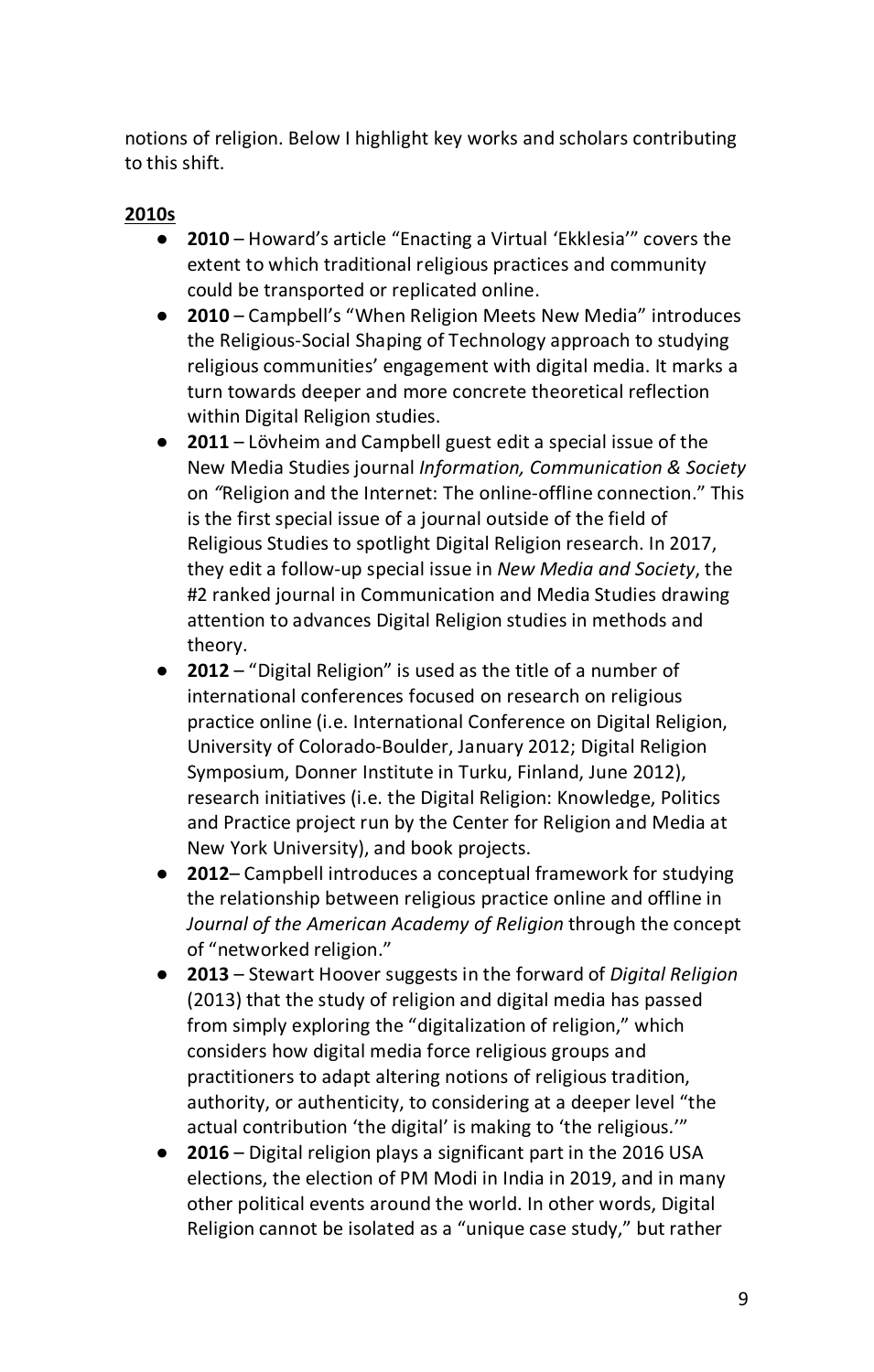conceptualized as a force that impacts the way people understand their world today.

- **2016**  Grieve, Gregory, Lufts, Wagner, and Zeiler publish a roundtable article in *The Journal of the American Academy of Religio*n called "Gaming Religionworlds: Why Religious Studies Should Pay Attention to Religion in Gaming." The article advocates for the discipline of religious studies to more seriously research expressions of contemporary religion in non-traditional contexts such as digital gaming.
- **2017**  Tsuria, Yadlin-Segal, Virtillo, and Campbell suggest scholars of digital research methods need to consider how the field of Digital Religious Studies contributes to the refinement of using classical research methods online and the implementation of new digitally born research methods in an article: "Approaches to Digital Methods in Studies of Digital Religion" published in *The Communication Review*.
- **2020** Campbell's *Digital Creatives and the Rethinking of Religious Authority* offers results from a decade-long comparative study of the rise of religious digital creatives around the world and considers how digital media production and actors challenge traditional sources of religious authority. The book offers a detailed critique of previous discussions of religious authority in Media and Religious Studies.

During the 2010s, this area of research began to mature into a field with more of a focus on theories and methods of the research. It is also the time when the study of religion and the internet in other digital contexts became known as "Digital Religion". Digital Religion Studies was pioneered through the work of the *Network for New Media, Religion and Digital Culture Studies* established in 2010, which became the leading space for resources in scholarship of the area.

The concept of digital religion also brought with it a Fourth wave of scholarship, emerging in the mid 2010s. As I suggested in the introduction in the first edition of Digital Religion collection, this area calls us to not only investigate the unique ways religion adapts to the online or how the online creates new manifestations of religiosity. Digital Religion seeks to explore the ways how religion online and offline intersect and inform one another. This focus has also called for a further expansion of scholarship into investigating new areas of comparative research and multi-disciplinary collaborations in order to understand online-offline intersections of religion and the religious. This fourth wave also drew attention to understudied themes up to this point such as how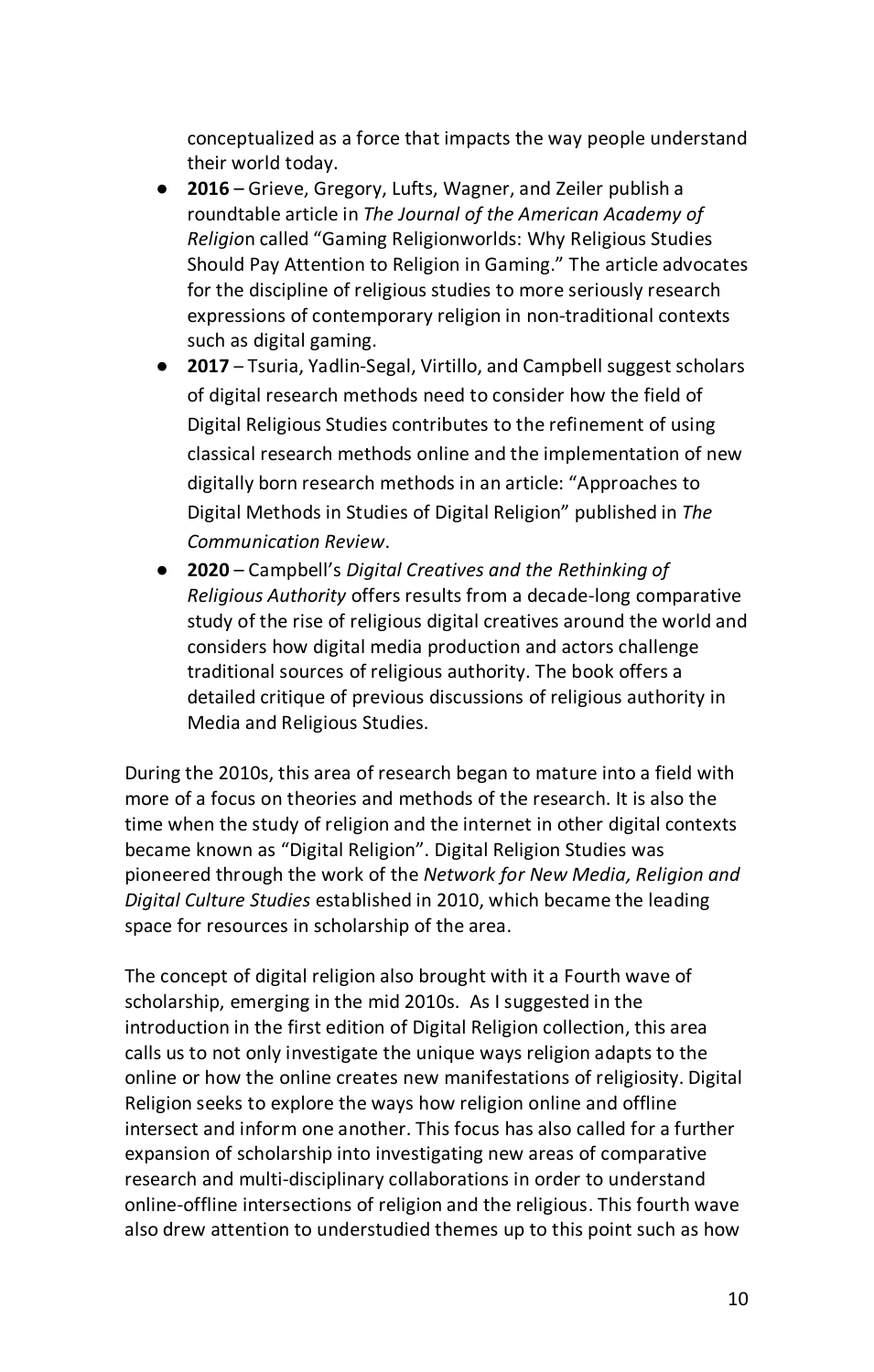aspects of gender, secularity, death studies, and areas such as diasporic religious communities need to be given greater attention by scholars.

This decade ended with a world facing a global pandemic, causing many religious groups who had up until this point, avoided engaging with technology or seeing the importance of understanding digital culture. The lockdowns of 2020 forced many religious communities to go online and learn how to navigate the internet for religious purpose, as well as reflect on how to connect and balance online religion with offline forms. Yet this new decade of the 2020s also opened with Digital Religion studies no longer seen as a field of research in need of an apologetic to justify its validity or contributions to other areas of disciplinary studies. Digital Religion studies now sits as a well-established interdisciplinary conversation engaging scholars in a wide range of traditional academic fields (i.e., Communication, Philosophy of Technology, Theology, etc.) and newer disciplinary areas (i.e., Mobile Media studies, Information Science, etc.). As the story of Digital Religion studies continues to unfold, I hope to see not only an expansion of the conversation into more areas of academic inquiry and scholarly themes, but a welcoming of actionoriented research that seeks to make tangible the knowledge and wisdom our field has to offer. This is especially needed in new ethical challenges posed by our emerging technologies in areas such as Virtual Reality and Robotics ethics, Dis and Misinformation proliferation online and Information/Data warfare.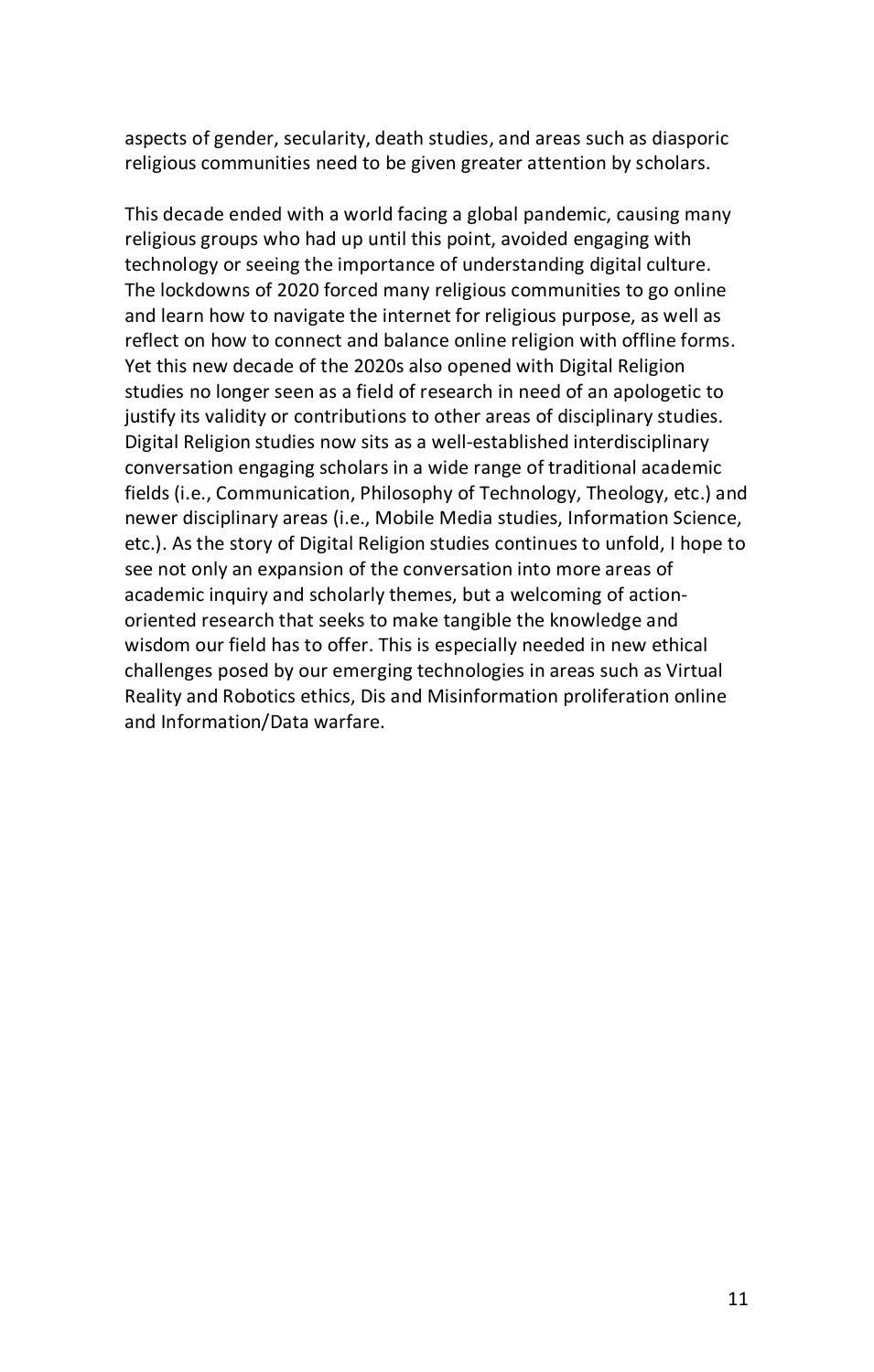## **Top 10 Articles in Digital Religion Research for 2021**

*Each yearbook will feature a list of the top scholarly articles published that year, within Digital Religion studies. These articles are selected based on recommendations received from both the NMRDC advisory board as well as select scholars. They represent some of the best and most innovative work in the field. Please note that these articles are presented alphabetically by the author's last name and not in numerical order.*

#### **Bhatia, K.V. (2021). Religious subjectivities and digital collectivities on social networking sites in India.** *Studies in Indian Politics, 9***(1), 21-36.<https://doi.org/10.1177/2321023021999141>**

This article analyses how the infrastructural architecture of social networking sites (SNS) is conducive to the emergence of religious subjects and digital collectivities. I argue that SNS enable social connections, and subjectivities are created to reify discriminatory religious and political practices and discourses online. This study identifies and responds to three critical arguments about SNS and religious subjectivities. First, it challenges the liberal assumptions that advancement in SNS will lead to the creation of depoliticized and more rational societies. I argue that SNS deepens the already existing social segregations in the society through the creation of digital collectivities. Digital collectivities inform functional possibilities (ontology) and discursive modes (epistemology) of enacting religious subjectivities. These collectivities not only shape the ways in which users articulate their religious and political allegiance but also the content of their online presence. Finally, in unpacking the formation and existence of digital collectivities and how they are linked with the emergence of religious subjects, I examine the question of digital ontology—the debate regarding what a religious subject on SNS is and of epistemology—how a religious subject is defined.

#### **Bramlett, B. & Burge, R. (2021). God talk in a digital age: How members of Congress use religious language on Twitter.** *Politics and Religion, 14***(2), 316-338. <https://doi.org/10.1017/S1755048320000231>**

This article analyzes the use of religious language on Twitter by members of the U.S. Congress (MOCs). Politicians use various media platforms to communicate about their political agendas and their personal lives. In the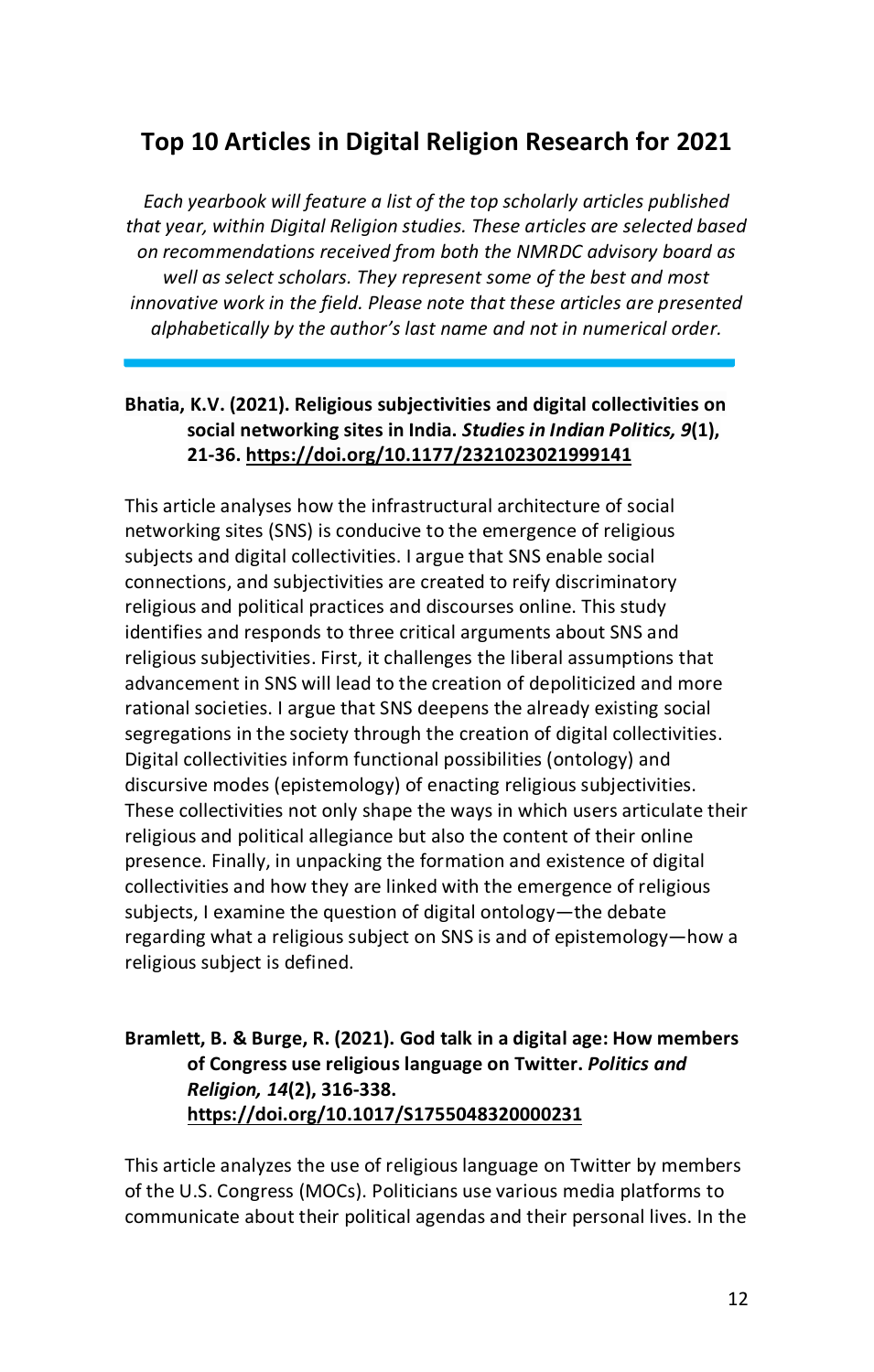United States, religious language is often part of the messaging from politicians to their constituents. This is done carefully and often strategically and across media platforms. With members of Congress increasingly using Twitter to connect with constituents on a regular basis, we want to explain who uses religious language on Twitter, when and how. Using 1.5 million tweets scraped from members of Congress in April of 2018, we find that MOCs from both major political parties make use of a "religious code" on Twitter in order to send messages about their own identities as well as to activate the religious identities of their constituents. However, Republicans use the code more extensively and with Judeo-Christian-specific terms. Additionally, we discuss gender effects for the ways MOCs use "religious code" on Twitter.

#### **Buckley, D.T., Gainous, J., & Wagner, K.M. (2021). Is religion the opiate of the digital masses? Religious authority, social media, and protest.** *Information, Communication & Society.*  **<https://doi.org/10.1080/1369118X.2021.1971279>**

There is a considerable body of research suggesting that social media may be a primary vehicle for both the dissemination of politically dissident information and for organizing protest activity in contexts of weak governance. Researchers are beginning to focus on building a more nuanced understanding of how new media shape these processes. Using original survey data from the Philippines, we offer the first large N individual level study to directly examine the relationship between religion, social media exposure, and political protest. Specifically, we argue that the degree to which citizens support religious leaders' authority in politics can mitigate the effects dissident flows of information on social media have on their inclination to protest, at least in an environment characterized by hierarchical religious authority structures and limited religious endorsement of widespread protest. The evidence we present supports the theoretical claim that support for religious authority can at times dampen the link between critical social media and public protest. We discuss the implications of these results for the broader study of governance, technology, and religious authority.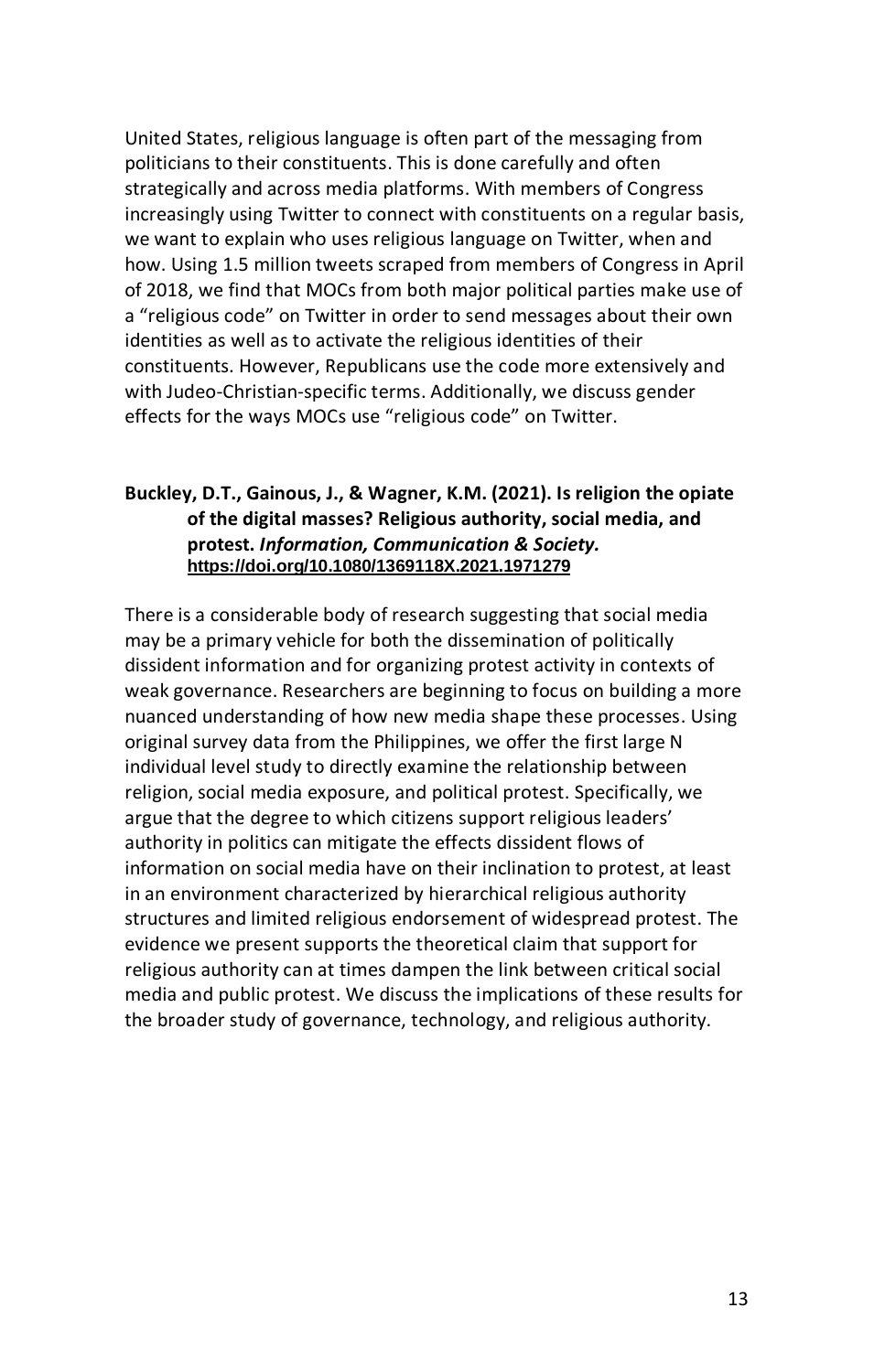#### **Cooper, A.P., Laato, S., Nenonen, S., Pope, N., Tjiharuka, D., & Sutinen, E. (2021). The reconfiguration of social, digital and physical presence: from online church to church online.** *Theological Studies,* **77(3). <https://doi.org/10.4102/hts.v77i3.6286>**

Digital presence refers to technologies that provide communities a shared experience and a sense of togetherness, despite geographical distance. Emerging technologies for digital presence provide the church with both theological questions (e.g., related to the validity of sacraments when administered online) and practical opportunities. Think of the pros and cons for online communion in some churches: is digital presence real presence? The digital realm as a thread of the universe leads to rethinking of the church as a social, digital and physical unity. What kind of new possibilities could digital presence in digital realities provide to spiritual experience, individually and within the worship?

#### **Deguma, J.J., Capuno, R.G., Deguma, M.C., Igot, V.J., & Lumavag, C.G. (2021). Take home and digital Lenten filter ashes for Ash Wednesday: Creative ritual practices of faith during COVID-19 pandemic.** *Journal of Publica Health, 43***(2), 360-361. <https://doi.org/10.1093/pubmed/fdab068>**

Before the coronavirus disease in 2019 (COVID-19), previous research cautioned that complex and meaningful quotidian rituals involving intimate touch need re-evaluation as these pose a hygienic concern in pandemic culture. Faith-based practices entail human-to-human contact that could inevitably cause the virus infection contagion if not appropriately addressed. In a World Health Organization document, the crucial role of inter-faith collaboration and sharing of best practices to combat the spread of the virus are encouraged. In this correspondence, we assert that taking home ashes and launching digital Lenten ashes filter are non-traditional yet creative ways for the Catholic Church to perform ritual practice in celebrating Ash Wednesday. We argued that such creative ritual practices changed the landscape of faith-based practice and implied trans-local participation of the Catholic community as witnesses of faith while upkeeping public health.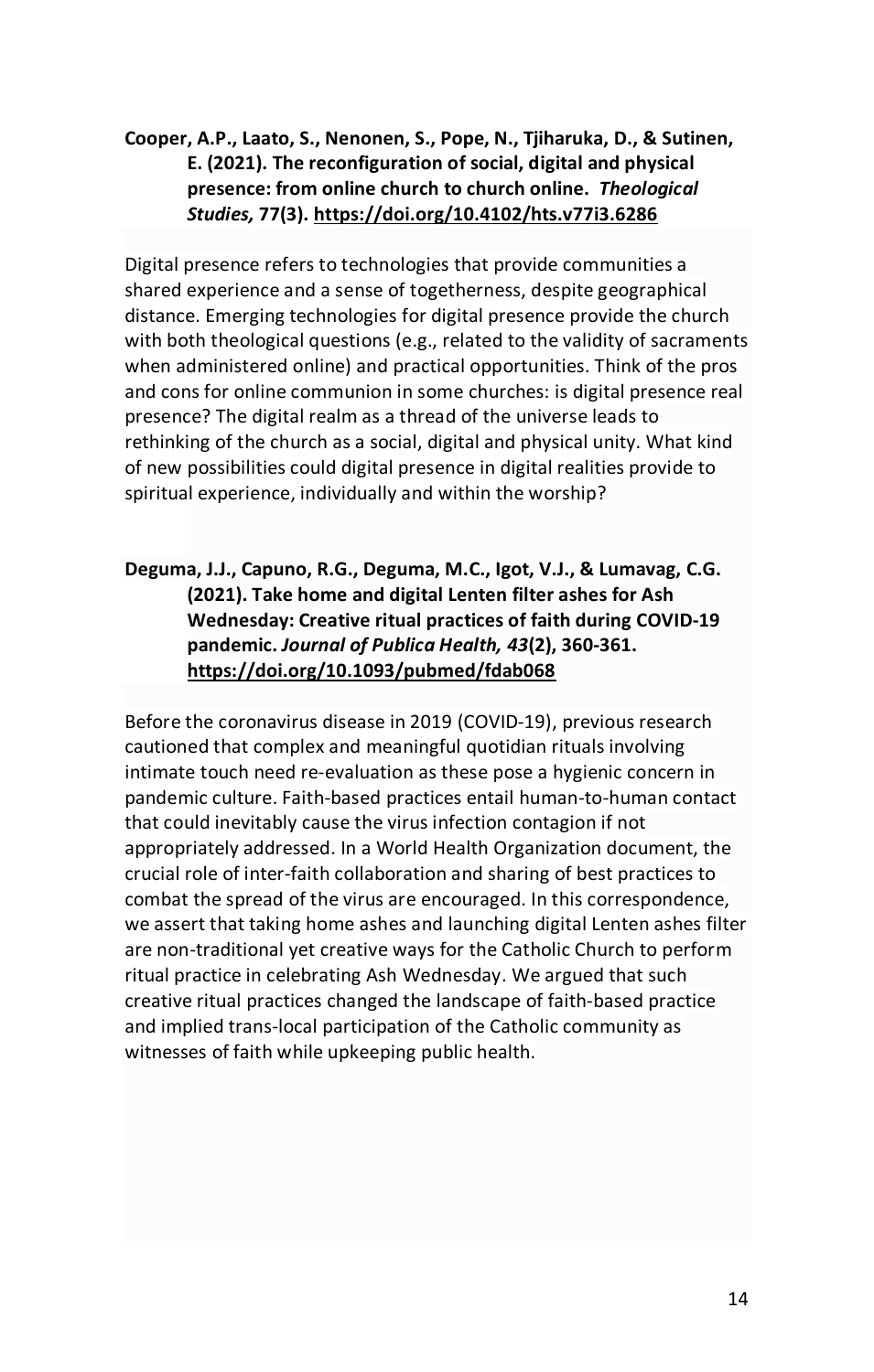#### **de Wildt, L. & Aupers, S.D. (2021). Eclectic religion: The flattening of religious cultural heritage in videogames.** *International Journal of Heritage Studies, 27***(3), 312-330. <https://doi.org/10.1080/13527258.2020.1746920>**

Religious icons and representations increasingly appear, in the West, as cultural heritage rather than active subjects of religious practice. While churches become tourist landmarks rather than places of worship; religions' stories and characters – their intangible cultural heritage – survive as rich bases for popular media alongside their traditional use of mediating divinity. This paper studies one form of such popular media – Japanese videogames, using the *Final Fantasy* series as a case study – to ask which religions, folklores, cultures and their divinities are represented in videogames? (All of them, flattened non-hierarchically.) How are these divinities mediated in videogames? (Together, juxtaposed eclectically.) And what are the implications for including what are normally mutually exclusive mediations of divine worship into popular media together? (It re-introduces them to a practice common outside of Abrahamic, protestant conceptions of world religion, by freely combining cultural heritages and religious practices in what are called 'multiple religious belongings'). While these representations of eclectic religion may seem to trivialize traditions by making them interchangeable, it also manages to de-objectivate them and reveal their fictional, artefactual origin as cultural heritage, while leaving them intact as contemporary practices.

#### **Farrukh, F., Haidar, S., & Shehzad, W. (2021). Digital media and identity construction: Exploring the discourse of Pakistani vloggers.**  *Studies in Ethnicity and Nationalism,* **1-15. <https://doi.org/10.1111/sena.12344>**

Negative framing of the image of Muslims, especially after 9/11, has caused numerous Muslim communities to become apprehensive about the way their identity is presented in the mass media. One such community being affected by negative representations based on Islamophobia and other gender-related stereotypes is Pakistan. As a result, these misunderstandings are being addressed through the construction of alternative and contrasting online identities by Pakistani vloggers through digital media. This paper excavates the diversified constructions of vloggers' online identities using two theoretical approaches to explaining identity construction: micro-hegemonies and the investment model. Nineteen Pakistani vloggers were purposively selected for the study, who were observed over a period of two years using online observations, interviews, and email conversations, adopting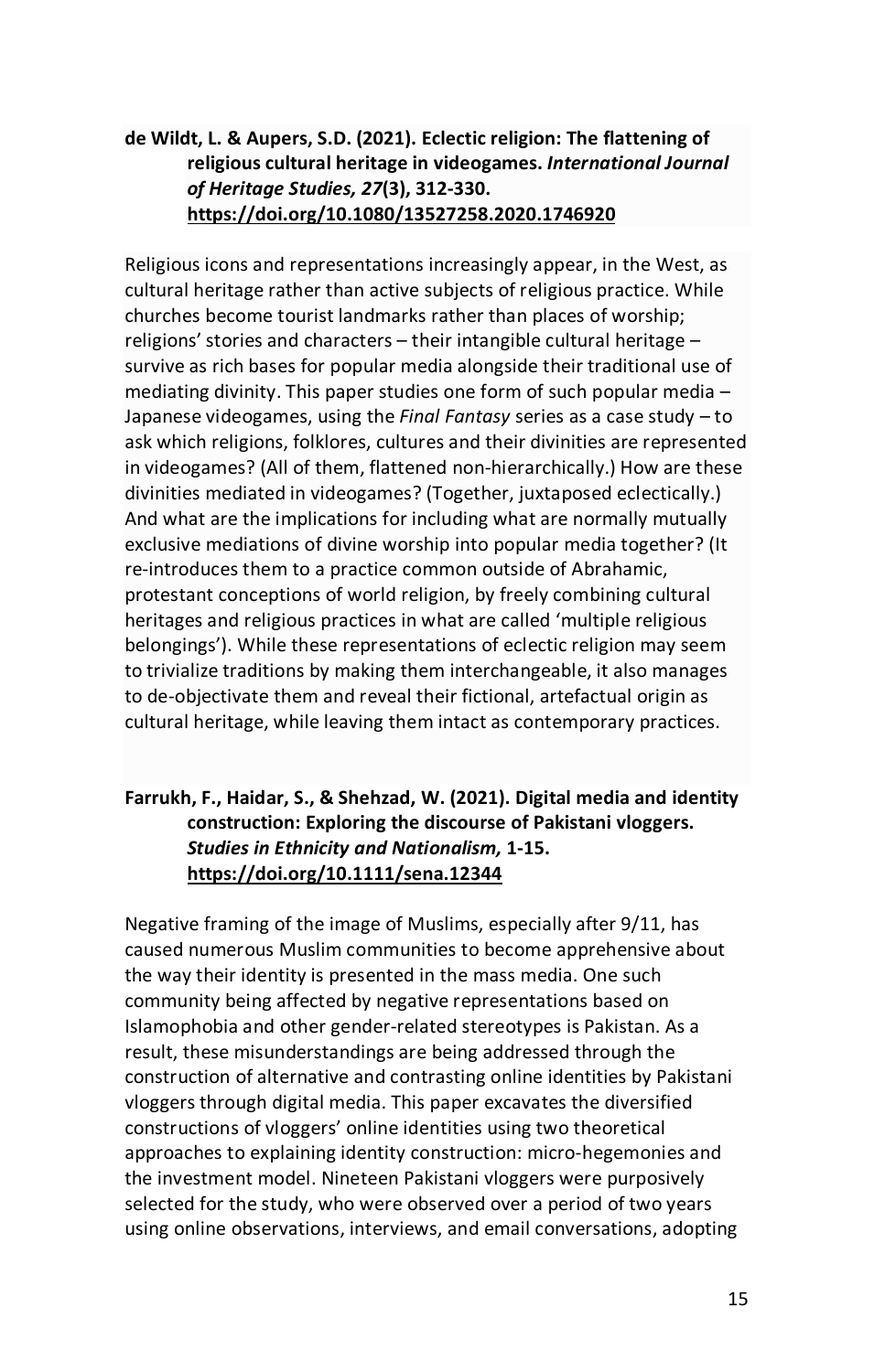a digital ethnographic approach. The investigation found that the vloggers choose to portray their religious practices, Pakistani identity, and local culture and norms while simultaneously utilizing Western norms to indicate their modernity. Moreover, they regularly emphasize that they are normal, regular human beings. Hence, the paper contributes to understanding how Pakistanis present a complex, hybrid identity which counters the dominant narratives in the media.

#### **Gauxachs, A.S., Aiguabella, J.M.A., & Bosch, M.D. (2021). Coronavirus Driven Digitalizatio**n of In-Person Communities. Analysis of the Catholic Church Online Response in Spain during the P**andemic.**  *Religions, 12***(5), 311.<https://doi.org/10.3390/rel12050311>**

COVID-19 has driven several global offline communities to go online. Restrictions to the free movement of people in response to the coronavirus pandemic triggered a profound rethinking of jobs, products, and services, and among them, the activities of religious communities, which are well consolidated in the offline sphere. In Spain, since the lockdown established by the government in March 2020, the Catholic Church has reinvented its activity, as all the churches and other places of worship have been closed. This constituted a considerable challenge, considering the history and dynamics of the institution. This paper aims to analyze how Catholicism, as one of the most consolidated offline communities, reworked its communication, going online in a matter of days. With this objective, researchers surveyed each and every one of the 70 Spanish dioceses, taking them as representatives of the global Catholic community in the country. Their responses are complemented with an indepth interview with the Director of Communications at the Spanish Conference of Bishops. The results highlight the huge and unprecedented step towards the digitalization of the community through consistent, creative and efficient action. New methods, platforms and languages have been implemented, even broadening community membership. Despite an offline essence that is still detected in some decisions, this pandemic has brought a new communicative paradigm to the Spanish Catholic community. Digitalization has been consolidated whilst preserving the best aspects of direct contact and action.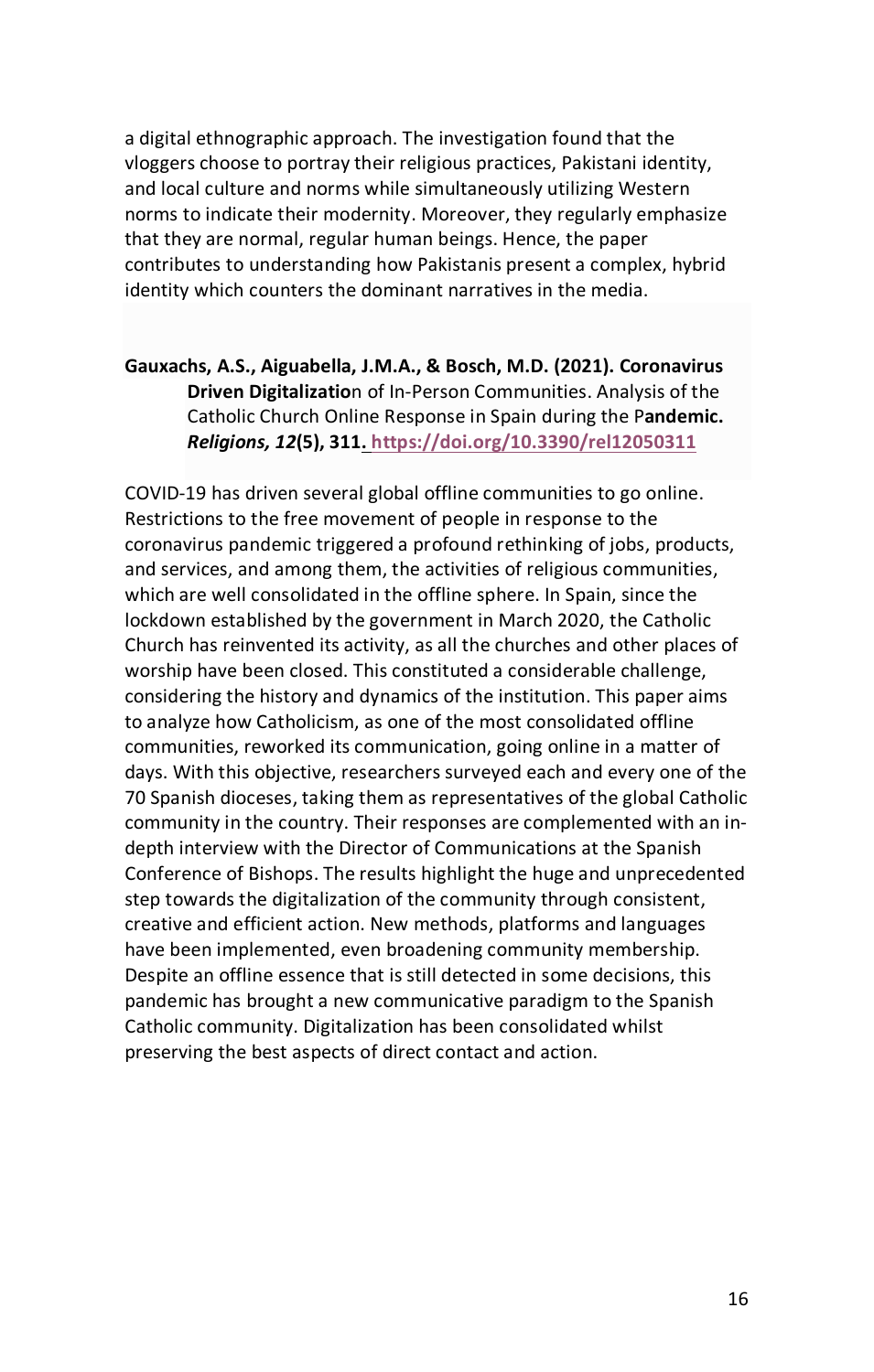#### **Halafoff, A., Marriott, E., Smith, G., Weng, E., & Bouma, G. (2021). Worldview complexity in COVID-19 times: Australian media representations of religion, spirituality, and non-religion in 2020.**  *Religions, 12***(9), 682-701. <https://doi.org/10.3390/rel12090682>**

In 2020, as infections of COVID-19 began to rise, Australia, alongside many other nations, closed its international borders and implemented lockdown measures across the country. The city of Melbourne was hardest hit during the pandemic and experienced the strictest and longest lockdown worldwide. Religious and spiritual groups were especially affected, given the prohibition of gatherings of people for religious services and yoga classes with a spiritual orientation, for example. Fault lines in socio-economic differences were also pronounced, with low-wage and casual workers often from cultural and religious minorities being particularly vulnerable to the virus in their often precarious workplaces. In addition, some religious and spiritual individuals and groups did not comply and actively resisted restrictions at times. By contrast, the pandemic also resulted in a positive reengagement with religion and spirituality, as lockdown measures served to accelerate a digital push with activities shifting to online platforms. Religious and spiritual efforts were initiated online and offline to promote wellbeing and to serve those most in need. This article presents an analysis of media representations of religious, spiritual and non-religious responses to the COVID-19 pandemic in Melbourne, Australia, from January to August 2020, including two periods of lockdown. It applies a mixed-method quantitative and qualitative thematic approach, using targeted keywords identified in previous international and Australian media research. In so doing, it provides insights into Melbourne's worldview complexity, and also of the changing place of religion, spirituality and non-religion in the Australian public sphere in COVID time.

#### **Kiamu, B.N. & Musa, B.A. (2021). Theorizing the Communication of Digital Religion as Popular Culture in Africa: The Case for Alternative Epistemological Models,** *Howard Journal of Communications, 32***(2), pp. 139-155. https://doi.org/10.1080/10646175.2021.1871871**

The conceptual lens and epistemological models employed by theorists determine their observations and conclusions. This discourse demonstrates how adopting nontraditional conceptual models can lead to better understanding of common phenomena that fall outside the purview of dominant theorizing approaches. Using the metaphors of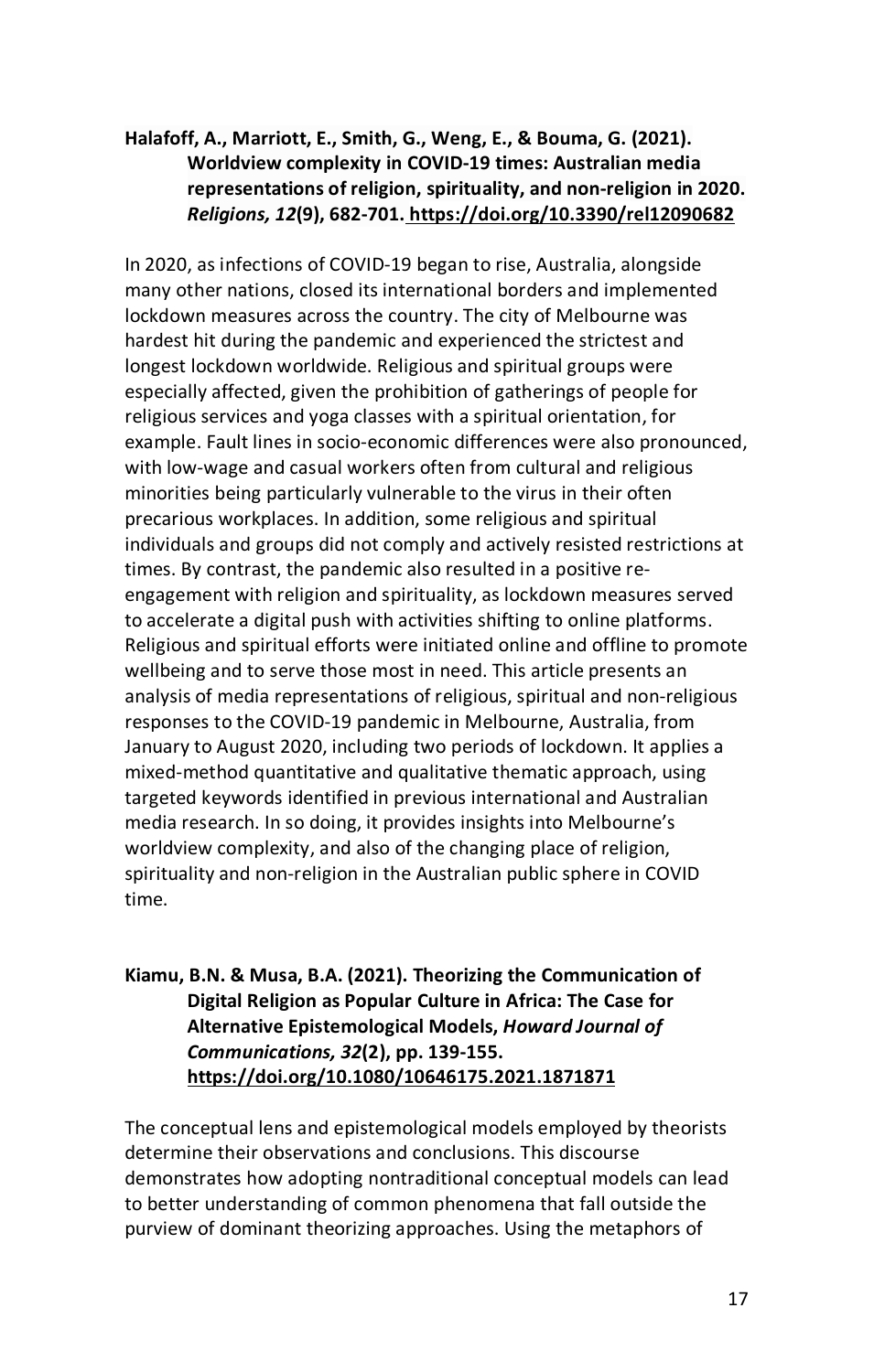theories as lenses, nets, and maps, it articulates the significance of and approaches to theorizing outsize the dominant paradigm. It highlights the changing grounds of digital religion and popular culture in Africa as case in point for applying new theoretical tools and epistemological models. It argues for culture-relevant and culture-sensitive theorizing to better illuminate knowledge of cultural phenomena and realities beyond the West. It shows how proper theorizing can account for Africa's changing media and cultural landscape, as well as correct the myth of Africa as being stuck in the pre-Information Age. It recommends non-binary multimodal frameworks that transcend old-new, sacred-secular, spiritualphysical, folk-popular binary thought systems.

#### **Wilkins-Laflamme, S. (2021). Digital Religion Among U.S. and Canadian Millennial Adults.** *Reviews of Religion Research.* **<https://doi.org/10.1007/s13644-021-00463-0>**

Although there is a growing body of research on the nature and content of digital religion, we still know little about the prevalence of digital religious and spiritual practices among different populations in North America. To what extent do digital technologies play a complementary role to in-person religious and spiritual activities only, or do they also reach out to and provide important spaces for new segments of the population removed from more conventional forms of organized religion? The goal is to answer this research question and to explore the prevalence of different types of digital religion practices specifically among young adult Millennials in both the U.S. and Canada. Three contrasting hypotheses are tested: that digital religion practices are prevalent among large segments of the Millennial population and are part of a wider turn towards individual spiritualization  $(H_1)$ ; that digital religion practices are another set of religiosity indicators showing signs of a secular transition among Millennials ( $H_2$ ); or that both trends are occurring in tandem, in that some Millennials are practicing digital religion, mostly but not exclusively tied to in-person religious activities and socialization  $(H_3)$ .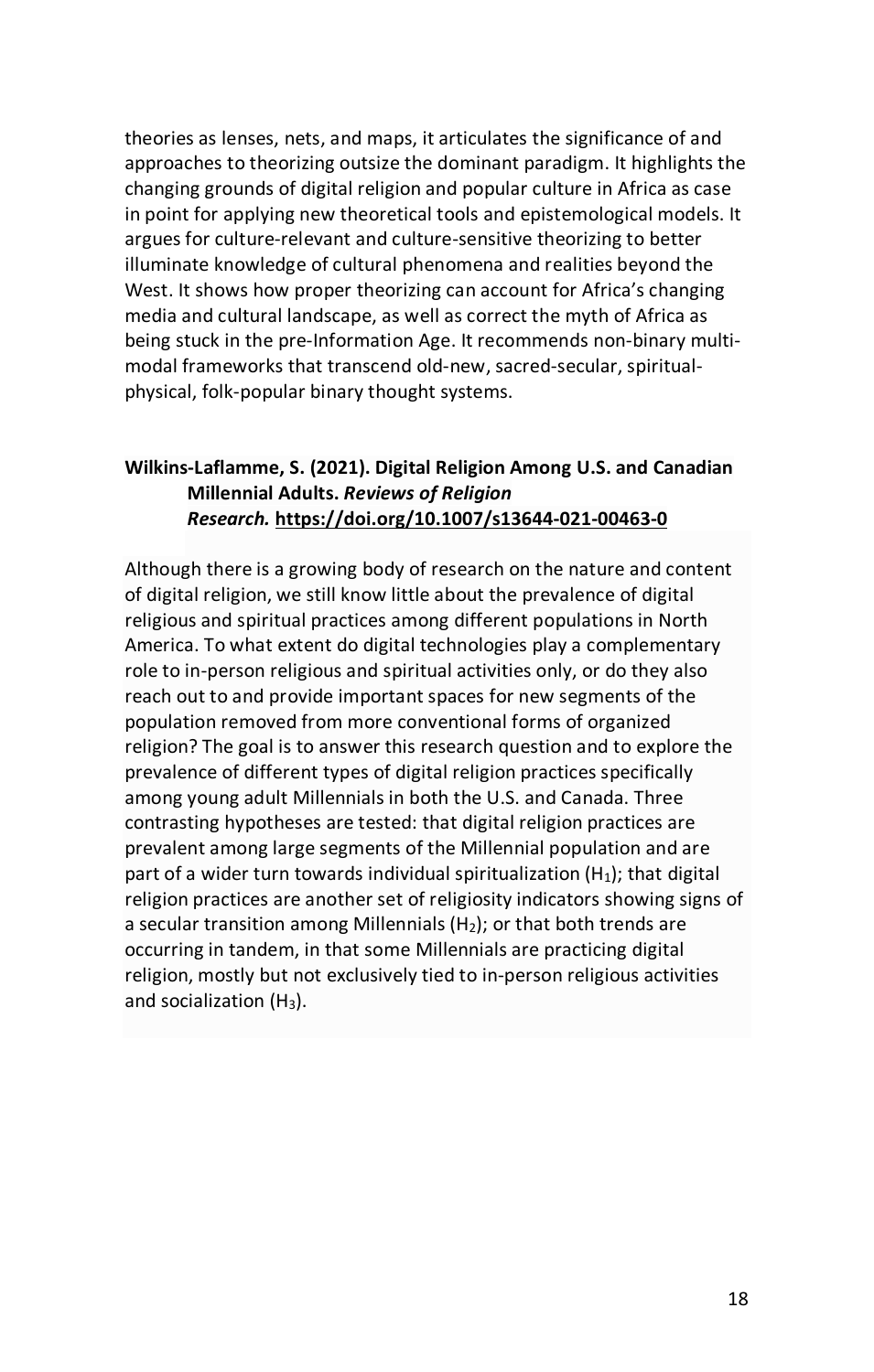### **Scholars to Watch**

*Each addition of the Digital Religion Yearbook will feature a list of scholars that are engaged in research projects that likely to make a significant impact of the field by tackling understudied topics or approaching key questions within the field in novel ways. In this first yearbook, projects were selected by Dr. Heidi A Campbell based on abstracts of papers scheduled for presentation at the 2021 ISMRC conference in Sweden, which was cancelled due to the ongoing COVID-19 pandemic. This list represents what she views are the top papers that scholars offered in Digital Religion studies for the conference, and ones that she wished she could have listened to in person at the event. Scholars are presented in alphabetical order by last name, rather than in a numerical ranking.*

#### **Arkaprava Chattopadhyay**

PhD Student, Central University of Sikkim, India [arkapravachattopadhyay@gmail.com](mailto:arkapravachattopadhyay@gmail.com)

#### **"Digital Hinduism: A Study of Virtual Congregations and 'E - Gurus'"**

#### **Project overview:**

India is home to a predominantly Hindu population, where spirituality is an integral part of the daily life of the people. Religious rituals, congregations, and subservience to spiritual gurus, form an integral part of the social, cultural and political landscape of the nation. Thus, in the wake of the global pandemic, as the stringent lockdown measures and social distancing norms abruptly stalled the religious activities at the local temples, a significant facet of the everyday lives of the people, both urban and rural, was affected. As the necessity for a spiritual catharsis grew manifold, suppressed - a void thus emerged, bequeathing abysmal sentiments; unresolved. Strikingly, to maneuver around this challenge, various digital innovations were undertaken that enabled the religious rituals/ interactions to function online. Not just as facilitators of religious contentment, but also as a mechanism supporting the people to mentally cope with the threat and uncertainty of the virus spread. As the spiritual leaders at the local temple were sidelined considerably due to the restrictions, new religious movements and internet based spiritual gurus emerged. To inquire into this, a digital ethnography based methodological approach was adopted, focusing on the digital innovations of these new organizations and their adopted initiatives. Identifying the 'International Vedanta Society' as a purposive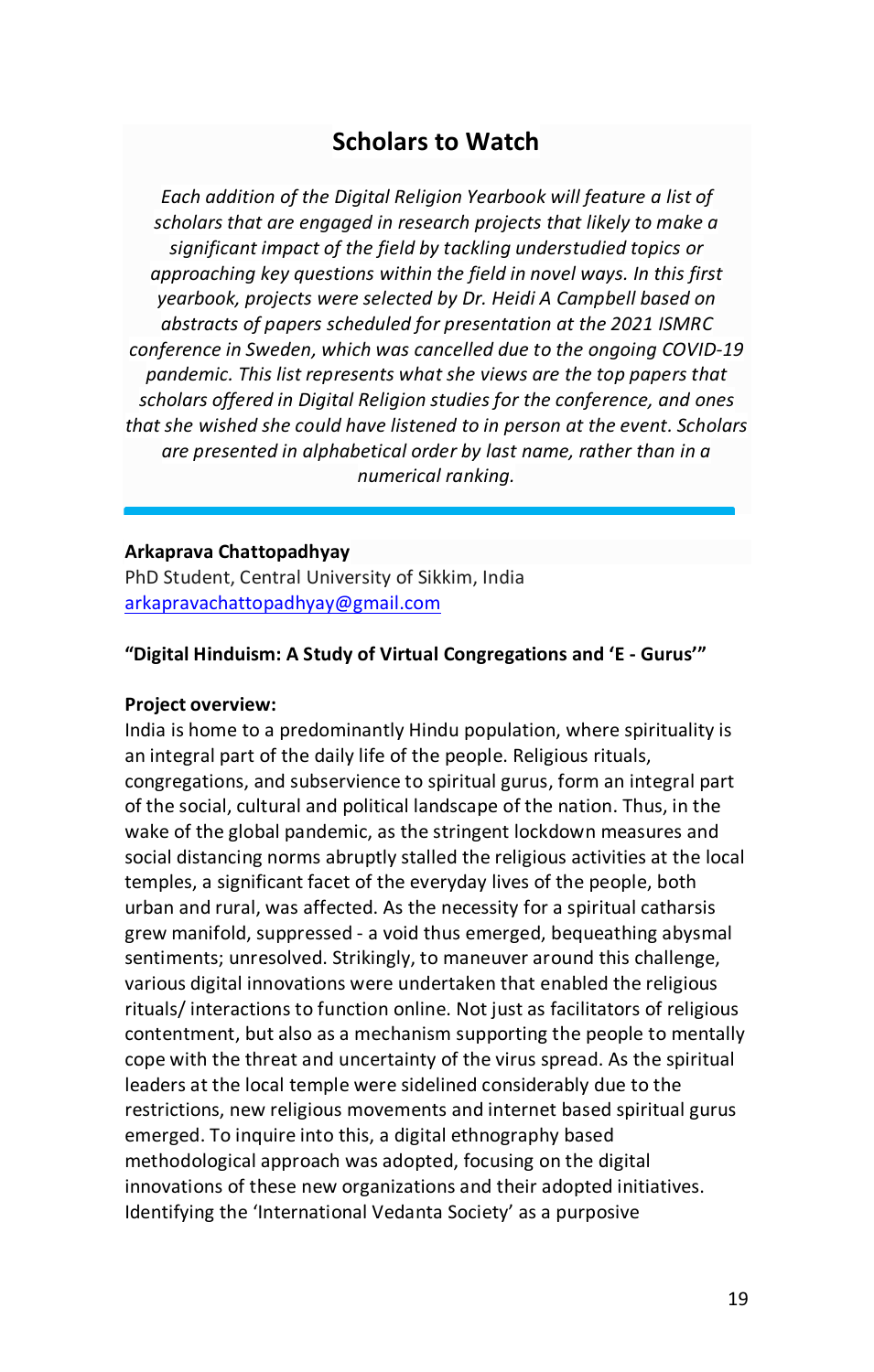representative case, the mediated projection/ framing of their Guru, online, was studied in depth. The research revealed that amongst the various religion-based online services – 'virtual congregations' facilitating the interactions with the interpretants/ gurus, in the context of the metanarratives of Hinduism, emerged as most virulent. An alternative to the previous offline interactions at places such as temples, *ashrams*; amongst others – these emerged as efficient conduits for the mediation of religious meaning in the context of the everyday lives of the people, critical in present times. In fact, utilizing the benefits of the virtual mode, the rise of 'E – Gurus' as diverse brands aiding spiritual fulfillment through such interactions, emerged as a major trend resonating/ catering to the needs for catharsis/ contentment as service-based support systems. Thus, the social shaping of media technology considerably enabled an ancient religion such as Hinduism to evolve as per societal needs and circumstances, somewhat blurring the lines separating the online and offline dimensions. An embrace in the contemporary context, nonetheless.

#### **Guilia Evolvi**

Lecturer, Erasmus University Rotterdam [evolvi@eshcc.eur.nl](mailto:evolvi@eshcc.eur.nl)

#### **"'Make Europe Christian Again': Islamophobia, Anti-Gender Movements, and Far-Right Narratives on Social Media"**

#### **Project overview:**

Far-right politicians in Europe often discuss migration, same-sex marriage, and national belonging. These narratives are connected with religion in various ways. First, Christian values are used in some nationalist discourses to reiterate the "Judeo-Christian roots" of European civilization. Second, some politicians use Christianity to oppose Islam, which supposedly threaten European (Christian) values. Third, Christianity may be used to emphasize the importance of traditional family values, and to kindle "anti-gender" protests against same-sex unions. These interconnected narratives are often articulated on social networks and point to a specific type of –white, heterosexual and Christian –national identity. In academic works analyzing these narratives, the notion of "secular" is often left unexplored: what is the relation between secular and Christian values in far-right social media narratives?

This paper analyses the far-right use of Christian values through the case study of Twitter narratives of Matteo Salvini, leader of the Italian Lega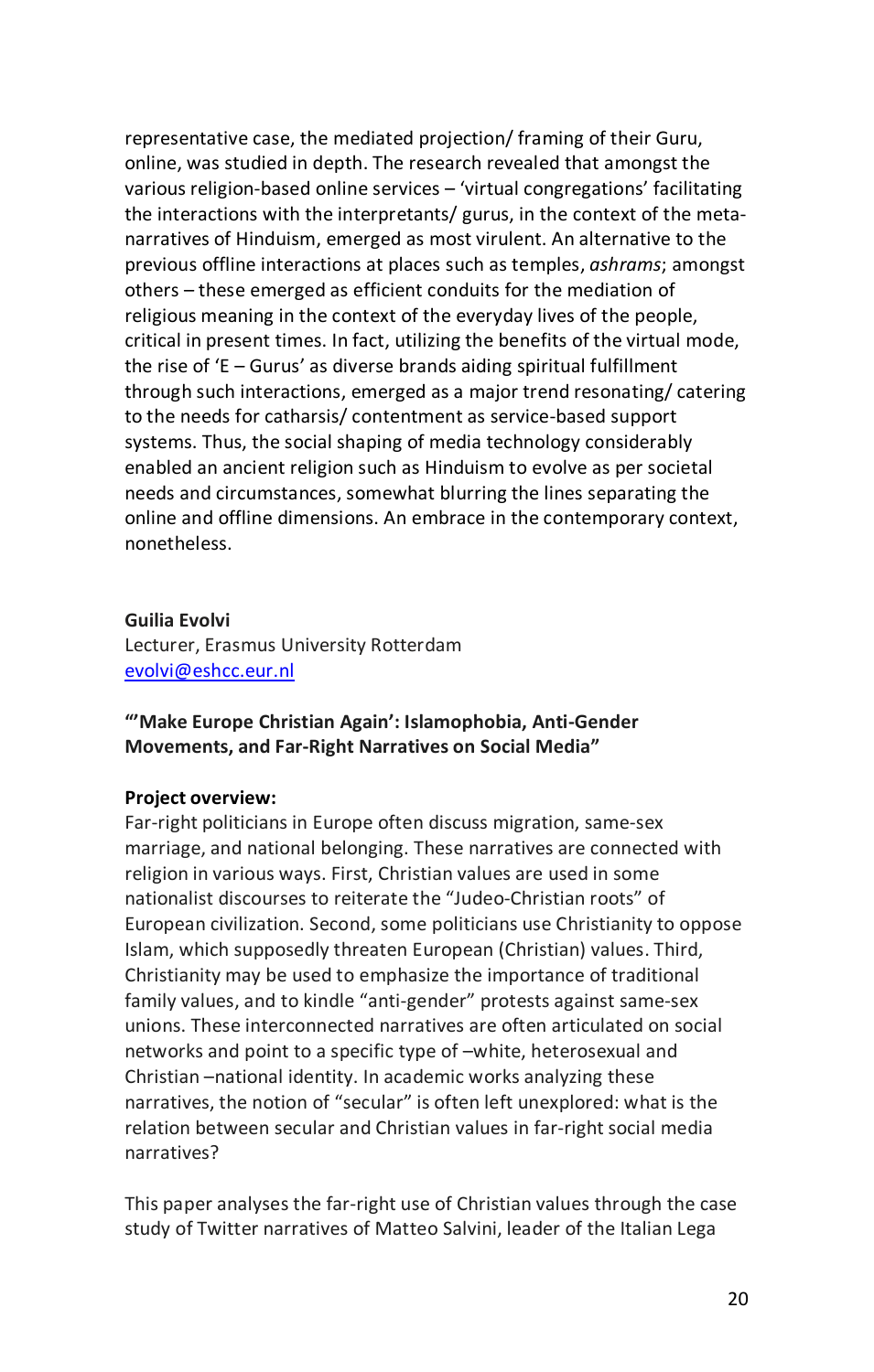Nord party. The party used to celebrate the alleged Celtic heritage of Northern Italy, even if the majority of the country is Catholic. However, Salvini recently changed this trend by making his Catholic identity public. An avid social media user, Salvini often publishes on his personal accounts images of himself praying and holding Catholic rosaries. In addition, he described his support for anti-gender movements and participation in the 2018 World Congress of Families, and blamed Muslims for allegedly "threatening" Catholic traditions such as Christmas. Through a textual analysis of Salvini's tweets sent in 2018 and 2019, this paper shows that Christian and secular values often assume different meanings in far-right narratives depending on the issue they refer to. There are two main findings from the analysis: first, social media may offer venues to make Christianity more visible in opposition to what some far-right actors perceive as "secular" trends, such as same-sex unions. second, Salvini's tweets exemplify a tendency to frame Christianity as compatible with secularism, in contrast with Islam that is allegedly unable to accept secular democracies. Therefore, analyzing European far-right online narratives helps understand the controversial notions of "religion" and "secular," used as symbolic resources to invoke nostalgia for a "Christian past."

#### **Nakhi Mishol-Shauli**

PhD Candidate, University of Haifa [nakhish@gmail.com](mailto:nakhish@gmail.com)

#### **"Orthodoxy in the Digital Age: Social Media Use and Identity Dialectics in Jewish Ultra-Orthodoxy"**

#### **Project overview:**

Social media is often lauded as enabling open communication, identity play and leisure-laden practices. For close-knit, orthodox religious communities, such affordances raise concern, as they contrast their rigid system of roleidentities in which each member holds a single, cohesive, and constant identity. Nevertheless, a growing use of online social networks is evident among ultra-religious and fundamentalist movements, mostly for official supervised applications, both for recruiting new members and coordinating events. However, access to these networks, and their inherent characteristics, enables and even encourages grassroots spontaneous use aimed at leisure and free discussion of views and information. Evidence suggests leadership efforts to prevent the grassroots use have failed, and online social networks are emerging as a new, vibrant arena of ongoing identity discourse among members of bounded religious communities.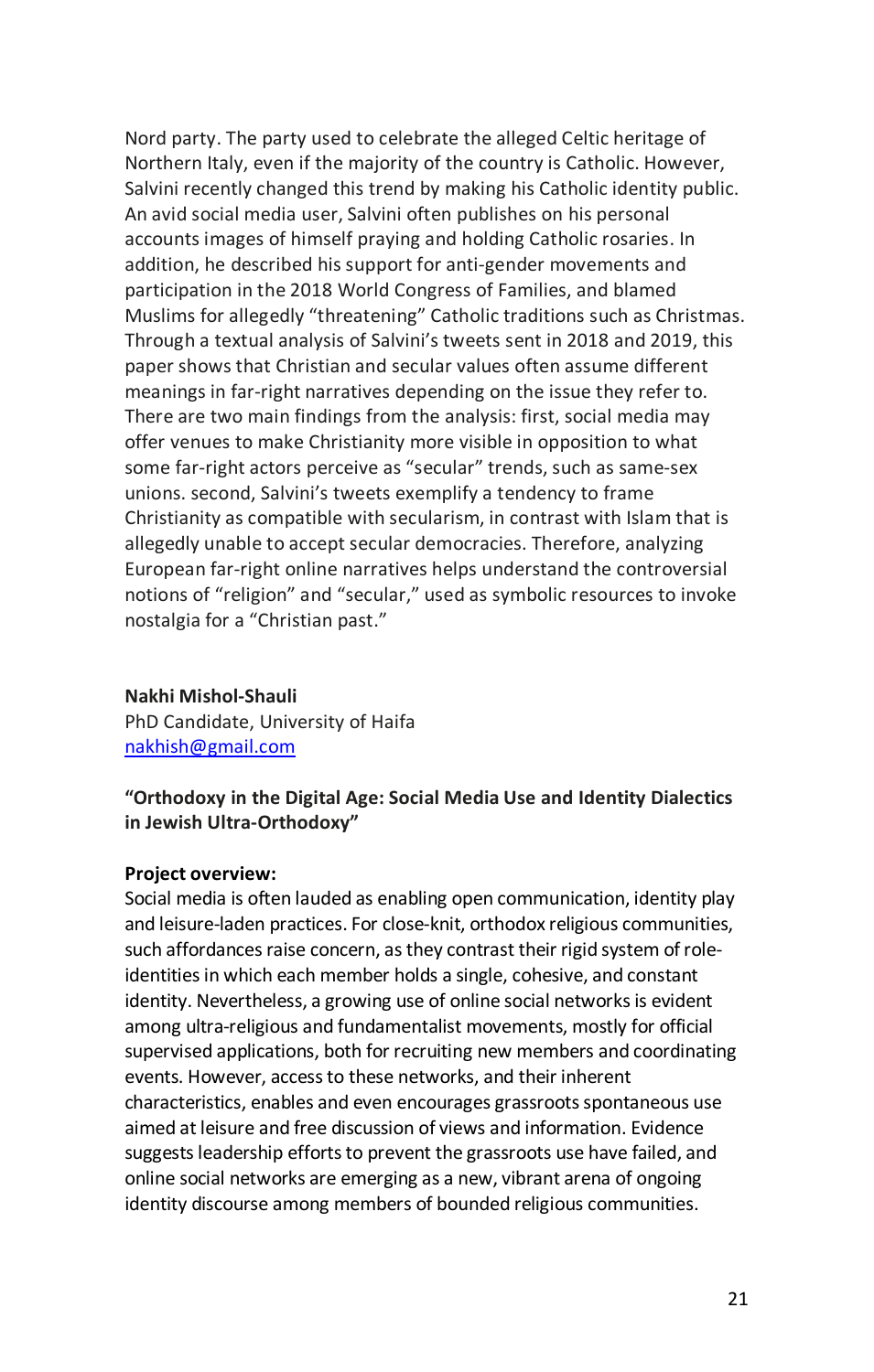Accordingly, I aim to describe how grassroots members of bounded religious communities negotiate and perform their identity via online social networks.

The study focuses on Jewish Ultra-Orthodox (Haredi) men's' participation in online social networks. The focus on men is derived from the very segregated gender roles in Haredi society, which demand different theoretical framing for men and women. While Haredi society is often described as an "exemplary" case of a religious enclave, it is also acknowledged to be experiencing cultural turmoil. Being an ethnic minority fearing cultural disintegration, Haredi leaders supervise media outlets tightly to ensure that Haredi public discourse presents unity and conformity. However, personal contacts suggested that online social networks are an exception to this rule, and that they indeed reflect as well as foster social changes and alterations of communal perceptions in Haredi society. Among all social network platforms, WhatsApp groups have garnered the most legitimacy with an unofficial estimation of 30% penetration among adult Haredi Israelis. Therefore, while also Participating in Telegram and Facebook groups, as well as following Twitter and YouTube accounts, analysis of WhatsApp participation consists of the lion share of this study. In addition to participating in about 70 social media groups and following selected profiles, I have also interviewed 40 Israeli Haredi members of various WhatsApp groups.

Findings show offline communal pressures and perceived clashes between religious mores and modern habits raising doubts and invoking internal debate, often curtailing the amount and type of participation though not stopping it. However, these curbing factors were partially countered by online groups transcending local and denominational boundaries, enabling previously separated individuals to create networks based on common interests and shared views. Applying the frameworks of mediatization, religious-social shaping of technology use (RSST) and third spaces, findings show that the discourse characterizing these groups both reflects and propagates tectonic changes within Haredi society. Three of the most noticeable processes are social status elevation of non-elite classes, strengthening of pan-Haredism, and growing identification with the state. This largescale use of social networks by mainstream grassroots segments of an ultra-religious group enables applying these three frameworks in new settings, a midscale between religious institutions and individual pioneering digital creatives.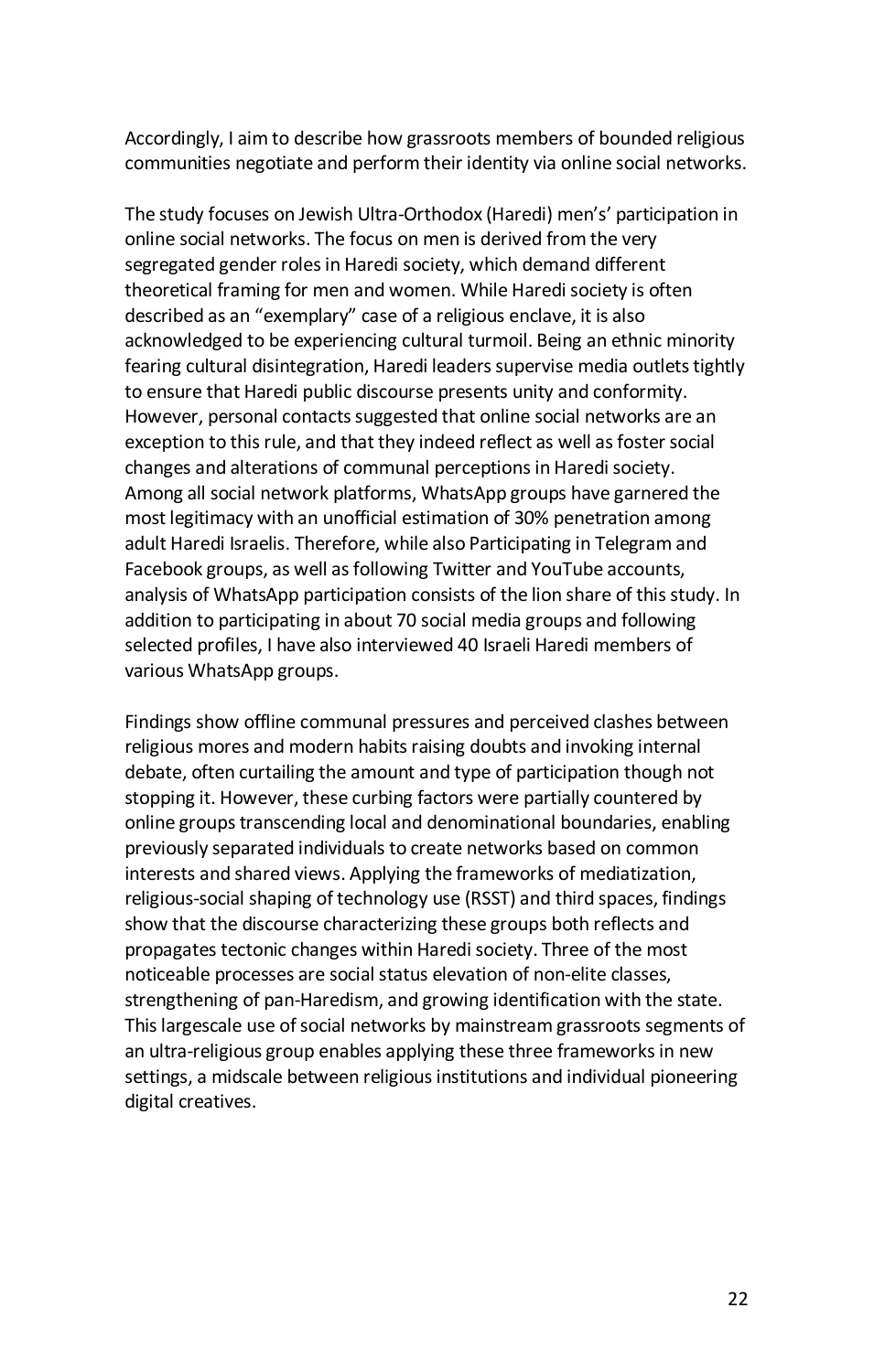#### **Sana Patel**

PhD Candidate, University of Ottawa [spate161@uottawa.ca](mailto:spate161@uottawa.ca)

#### **"Religion on Social Media in 'Secular' Times: Experiences of North American Young Muslims"**

#### **Project Overview:**

This doctoral research project focuses on young Muslims and how they navigate religion in online and offline spaces. How do young Muslims practice their religion in their everyday lives? More specifically, the goal is to examine how hybrid media events like Reviving the Islamic Spirit (RIS) in Toronto, Canada brings together online and offline religions. RIS is an annual convention that attracts over 20,000 Muslims and non-Muslims. This is a popular event because it brings together celebrity Imams, Muslims from all around the world, and creates a sense of belonging and community for many. The intersectionality of religion, social media, and secularism are highlighted in some parts of this research project which aims to answer: what is "the secular"/ "post-secular" and what do these things mean to young Muslims who "do" religion on the Internet? The significance of hybrid media spaces for young Muslims in Canada and the United States showcases how social media acts as a mediator for secular and religious/spiritual cravings. Participants in this study consisted of selfidentifying Muslims aged between 18-40. Fifty qualitative interviews were conducted between 2018 -2019 with Muslims who were recruited at RIS. Through the concept of lived religion, participants discussed how they navigate and negotiate their religious beliefs and practices when in online and offline spaces where they encounter secularity on a regular basis. Fieldwork for this research project was completed in April 2020 and the findings are currently being analyzed.

#### **Samira Rajabi**

Assistant Professor in Media Studies, University of Colorado-Boulder [Samira.Rajabi@colorado.edu](mailto:Samira.Rajabi@colorado.edu)

**"#Internet4Iran & #HelpIran: Political upheaval, Pandemics, & Complicated Attempts at Coping among the Iranian Diaspora on Twitter"**

#### **Project overview:**

This paper uses theories of trauma and digital media to understand how Iranians in diaspora use social media to explore various instantiations of secularism and its accordant geo-politics.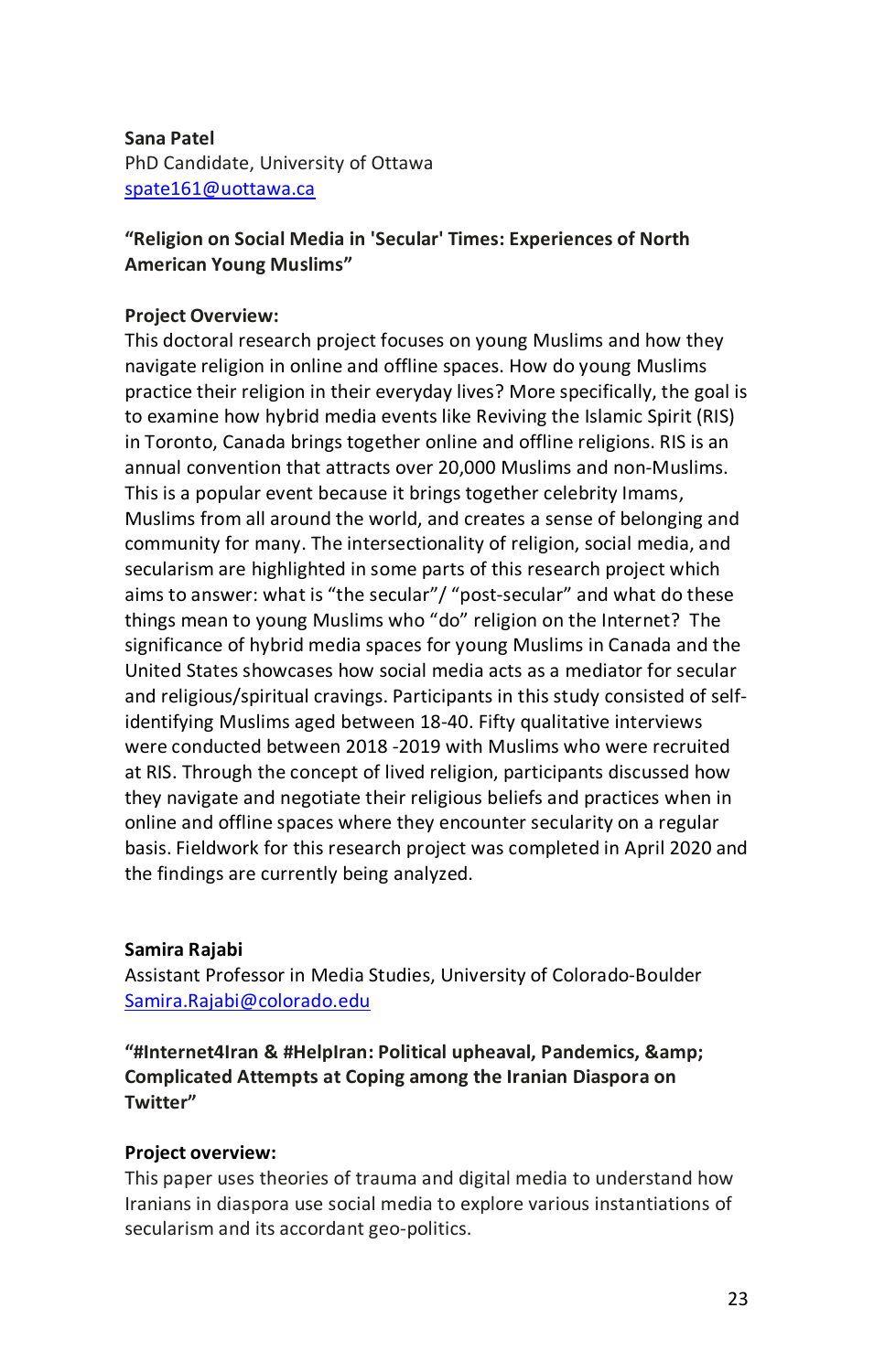Through a discourse analysis of tweets circulating in the Iranian diaspora after the Iranian fuel

price hike and subsequent protests and internet shut off in late 2019, as well as the way Iranians in the diaspora used Twitter to mark anxieties around the COVID-19 pandemic, which hit Iran particularly hard in midlate 2020. I explore the way members of the diaspora subtly articulate the trauma of exile, of nostalgic relationships to a homeland that no longer exists in the form in which they left it. I also look at the way diaspora communities situate themselves in global, geo-political and religious debates, particularly when it comes to the way the livelihoods of their home-country family and community are able to respond to crisis. With the complicated relationship many in the Iranian diaspora have to Islam, it is interesting to examine how notes of secularism and relationships to Islam manifest themselves in digital mediation, especially in times of heightened tensions due to various crises.

#### **Andrea Stanton**

Associate Professor, University of Denver [Andrea.stanton@du.edu](mailto:Andrea.stanton@du.edu)

**"Lived Islam and COVID-19 in the United States: Assessing the Pandemic's Digital Turn"**

#### **Project overview:**

This paper surveys and assesses the online responses by a set of American Muslim communities during the first eighteen months of the Covid-19 pandemic. Dividing the pandemic into three stages, it employs a case-study approach, focusing on mosque communities in four locations - Virginia, Colorado, Texas, and Washington – and examining the evolution of their digitally-based religious worship and community efforts on websites, Facebook, Instagram, and other digital platforms. The "emergency" moment of March 2020 gave way to bursts of celebratory effervescence in spring and early summer, primarily facilitated by the joys of Ramadan and Eid al-Fitr. Mosque communities and other community organizations found creative online ways to mark the spiritual and celebratory aspects of these holidays, promoting them via community websites, Facebook pages, Instagram pages, and by emails. These effervescent events mixed a 'can-do' crisis spirit, worship, and community engagement together with early Covid-era practices like drive-through community gatherings and car parades. The new normativity of these events was reflected in the emergence of Ramadanrelated stock images and downloadable Zoom backgrounds.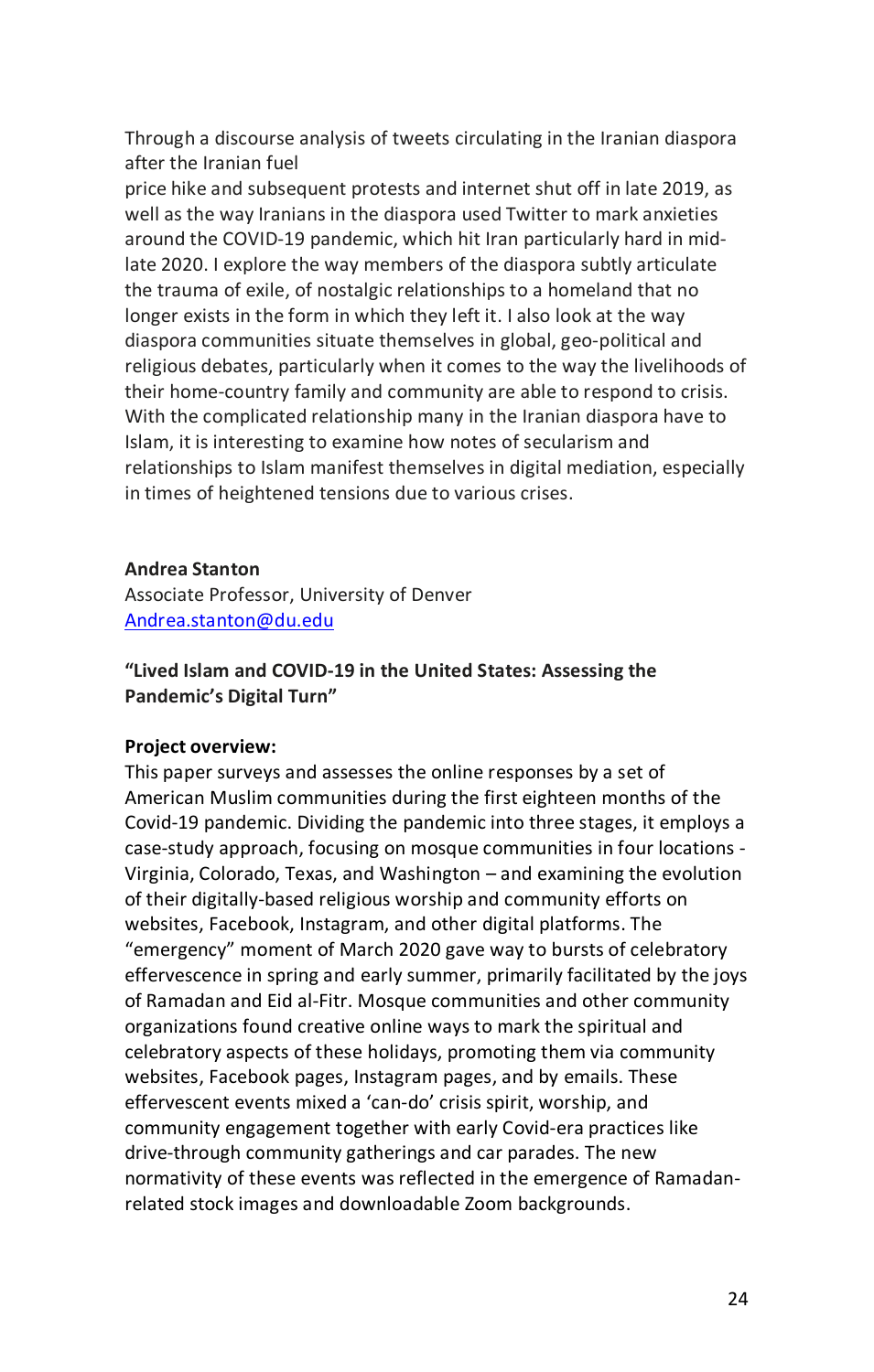As the pandemic wore into summer, online Muslim community efforts shifted toward local virtual community-building efforts – intra- and interreligious, often more focused on social connection and education than on ritual worship. These initiatives helped make the mosque communities or other community organizations "go-to" organizations for informative or educational events on a range of issues, most more connected to Covid with talks on Covid survivor experiences or advice on parenting during lockdowns - than to specifically religious concerns. At the same time, these efforts also focused community members' attention on global connections, particularly as the hajj season began – captured in videos and photos, and eerily beautiful in its emptiness - in late July.

States and counties across the country modulated restrictions on gatherings from summer 2020 through summer 2021. This paper examines how online Muslim community efforts shifted between organizing virtual, and promoting in-person events and activities. Inperson events included worship services, childcare, food distribution, and vaccine clinics, while online events continued to focus on community engagement and support, as well as religious and spiritual engagement. These various events and initiatives also reflect the interplay between mosque communities or other Muslim religious institutions and other groups: community members, non-profit organizations, municipalities, or public health agencies.

This paper closes with an assessment of how American mosque communities' Covid-19 "digital turn" engages with community members' expectations for how religion, spirituality, and community might map onto other aspects of their online and offline lives. Like many Americans, American Muslims were accustomed before the pandemic to finding information, community, and support on assorted online platforms and spaces. Given the proliferation of Muslim religious apps and other online community spaces since the early 2010s, the major shift in the Covid-19 era may have been localizing these online efforts by bringing them home to believers' mosque communities – suggesting the kinds of practices that American Muslims might take forward after the pandemic.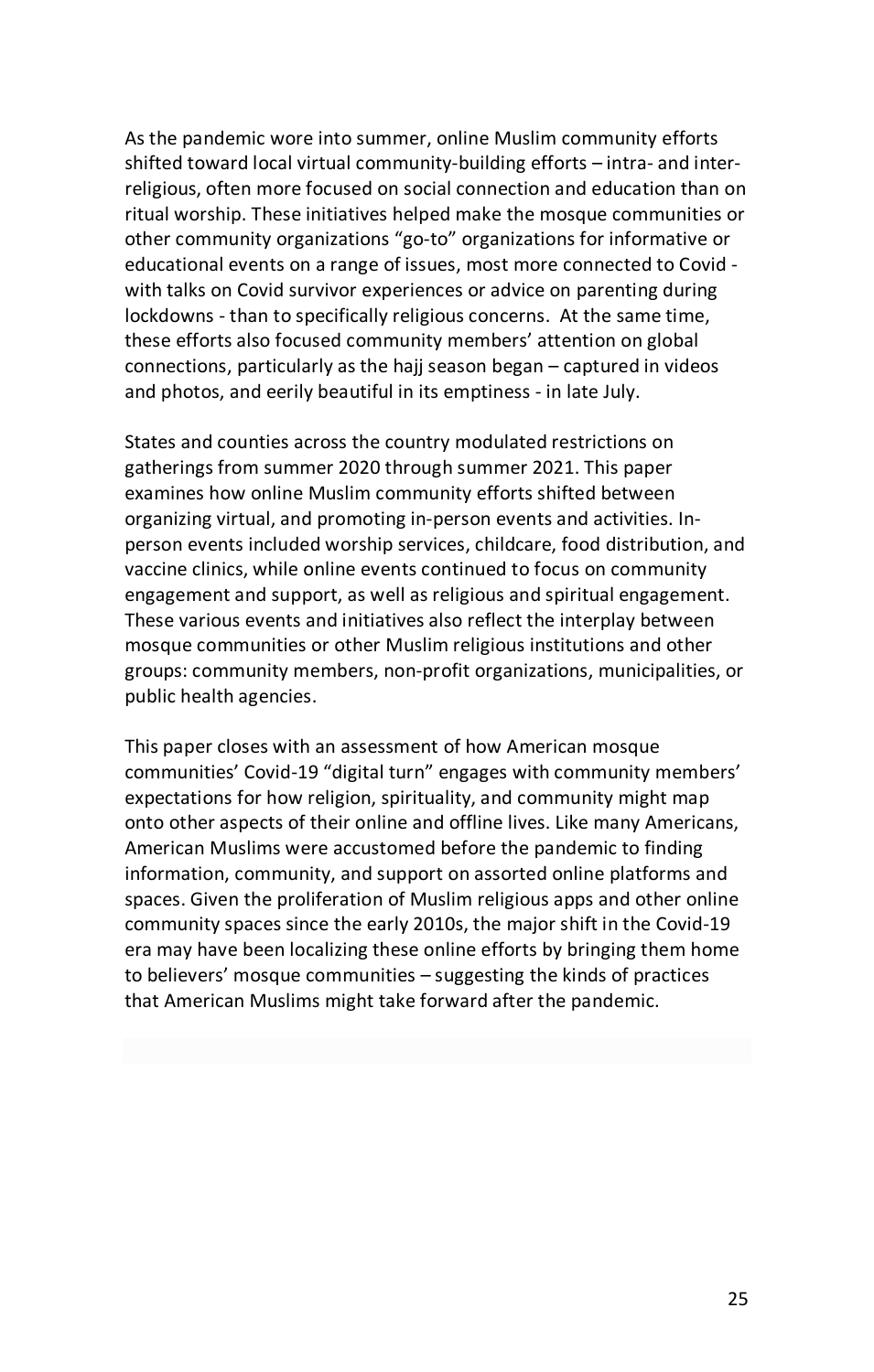#### **Christopher White**

Professor, Vassar College [chwhite@vassar.edu](mailto:chwhite@vassar.edu)

#### **"Reddit.com and Anomalous, Spiritual Experiences as 'Glitches in the Matrix'"**

#### **Project overview:**

It has become commonplace to talk about the Internet as a place of the "return of the repressed"—a place where forbidden or unconventional desires, emotions and viewpoints rise to the surface. In this paper, I consider how the Internet facilitates the expression of unconventional religious or spiritual views that have been repressed in secular modernity. I look in particular at Reddit discussion forums on anomalous spiritual experiences, showing that forums such as r/Ghosts, r/glitch\_in\_the\_Matrix, and r/paranormal constitute a new expressive public space characterized by spiritual questing, irreverent exchange, "spiritual but not religious" anti-clericalism, and playful spiritual commitment. In this paper, I examine how these experiences are cultivated on Reddit by looking at both the aesthetic and the technological features of Reddit's digital platform. I begin by borrowing from Erik Davis, Stef Aupers and others who have discussed the Internet's aesthetic of *flow and transmission*, an aesthetic that seems to make more plausible unusual experiences of dissociation, spiritual transformation, otherworldly contact, and other forms of mystical disembodiment. Though the gnostic possibilities of the Internet were embraced with zeal in its early days (i.e., the 1990s), in some ways these ideas still inform the spiritual seeking in evidence on these forums today.

I next show that the structural features of Reddit subs themselves foster paranormal sensations and perceptions. Taking seriously Nietzsche's notion that "our writing tools are working on our thoughts," I identify three ways in which these discussion forums structure a new kind of spiritual subjectivity. First, these forums make visible entities that are usually invisible: Ghostly specters caught on CCTV, lights turned on and off by departed spirits, UFOs buzzing overhead, and other incredible phenomena. Like older religious media (e.g., rituals and scriptures), these online forums deliver messages from distant presences and "beyond" spaces. One difference between the old and the new, however, is that these new media deliver what we might call higher levels of *visual credibility*. In other words, these online forums provide a new, more credible type of experiential access to the transcendent.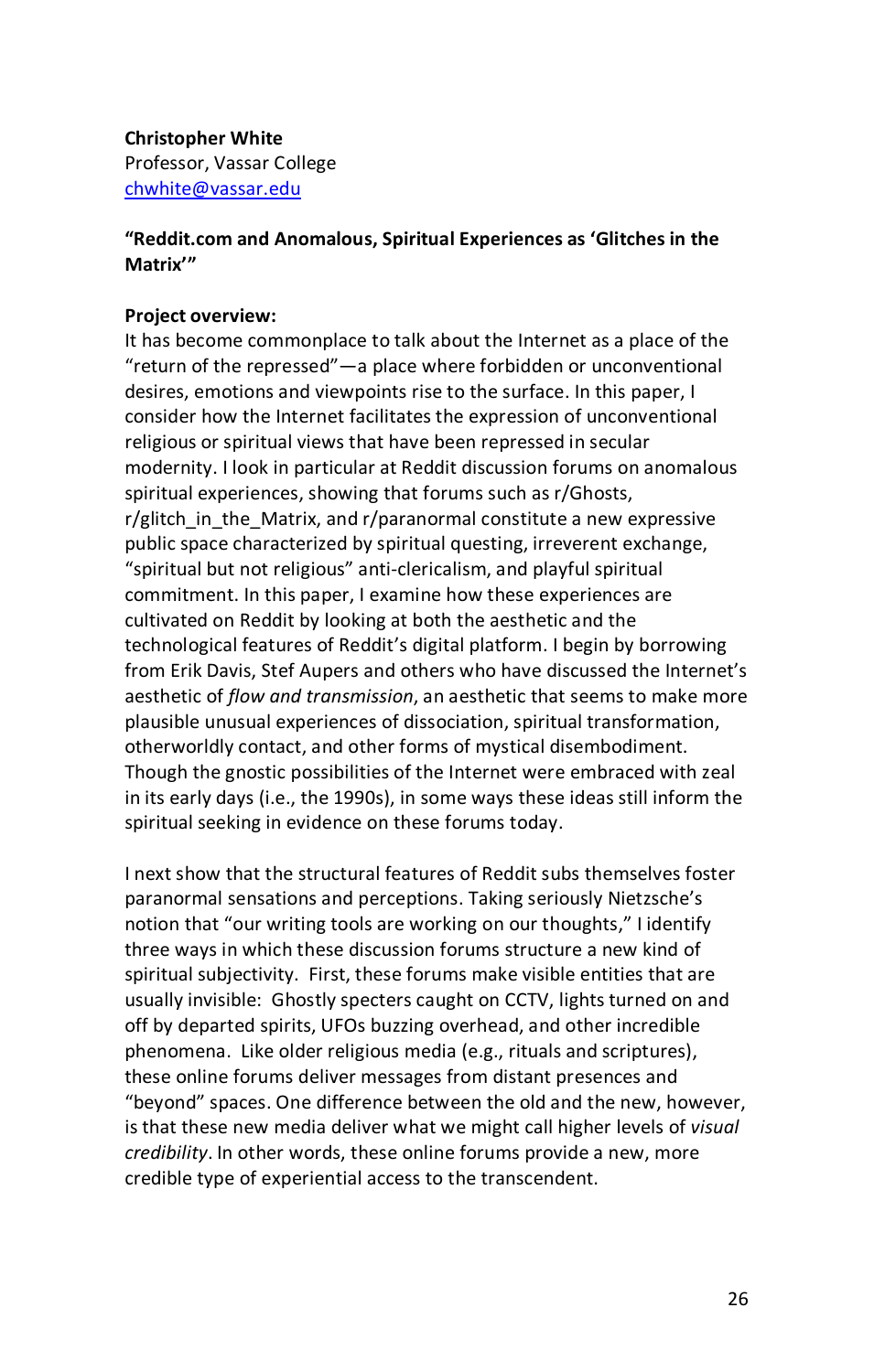Second, forum rules discipline conversations in certain ways so that the focus is trying to explain anomalous experiences with scientific and diagnostic categories (such as hallucination or apophenia) *while failing to do so in whole or part.* In this way, the sub allows people to experience the limits of secular understanding and thus evokes feelings of awe, wonder and the supernatural. The third and final way that these forums structure a new kind of subjectivity has to do with how we touch and interact with the Reddit app and website. The sociologist Mark Paterson has argued in an important book on sensory and affective experience that touching electronic technologies every day changes us in certain ways. We associate touch with contact, proximity and sensations of "feeling-with." How does habitually touching apps or websites reshape our experience of seeing, touching, and believing in the supernatural online? For instance, we point at, click on, grasp, start and stop, move, and control ghostly videos and images on the Reddit platform. We do not touch ghosts directly, but we touch the thing that touches the ghost and we are intimately familiar with that thing because we finger it in our lived space all day long. So daily computing leads to a re-calibrated sensorium that is attuned to keys, trackpads, buttons, and interactive screens, all of which somehow deliver (among other things) ghosts that we can see, hear, touch and (sort of) therefore "grasp." Thus, if we have reformatted media devices to be touched, media devices have reformatted us so that we touch and thus grasp/know things in new ways.

Thus, for these and other reasons related to the structure and aesthetic of the Internet, these Reddit forums allow people to cultivate spiritual sensations and perceptions that have been repressed in other modern, discursive settings.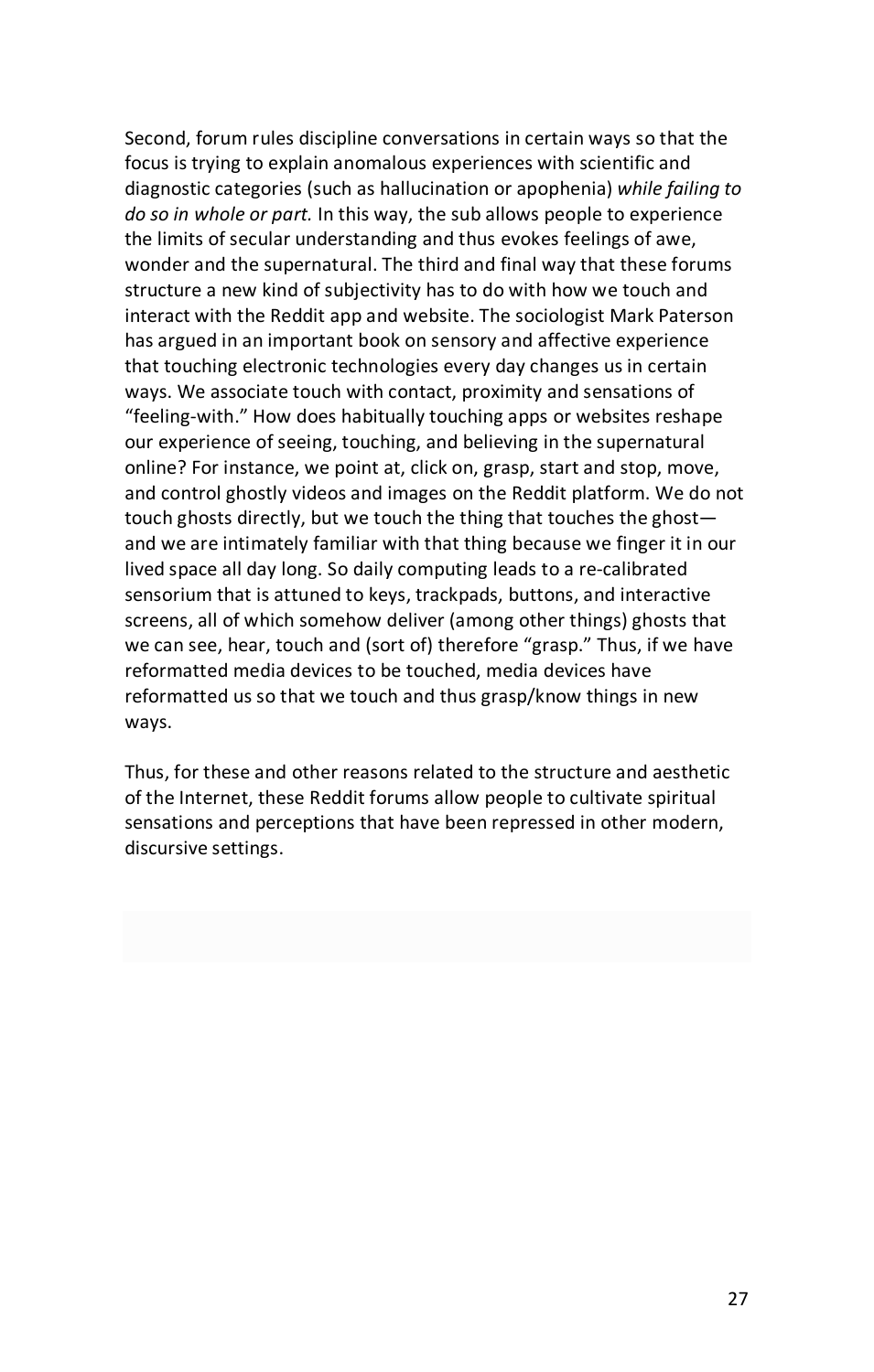## **Top Student Thesis and Dissertation in Digital Religion Studies for 2021**

*Each edition of the yearbook will draw attention to outstanding student projects in Digital Religion studies completed in the past year. These will be selected by the NMRDC research team. This year, we draw attention to two exceptional students, one who completed her undergraduate thesis, and another who defended his PhD dissertation in 2021.*

#### **Undergraduate Thesis**

**Esmé Lily Katherine Partridge**, BA, SOAS-University of London (awarded May 2021) [esmepartridge9@gmail.com](mailto:esmepartridge9@gmail.com)

**Partridge, E.L.K. (2021). Digital Spirituality: Technological Re Enchantment in 2020/1? An exploration of Witchcraft and Reality Shifting on TikTok as (post)modern spiritualities existing in Wouter Hanegraaff's 'mirror of secular thought [Bachelor of Arts dissertation, SOAS University of London].**

#### **Abstract**

Resurgences of spirituality in the contemporary West - though often appearing to embrace non-naturalistic metaphysics and other remnants of a pre-Enlightenment worldview – have historically tended to reflect the discourses of disenchantment, with the psychoanalytic and New Age movements being widely thought to exist in what Wouter Hanegraaff has dubbed 'the mirror of secular thought' (1996: 412). New forms of modern spirituality, however, have been evolving and potentially transgressing the boundaries of secular modernity in tandem with the development of technology. The social media app TikTok in particular has become home to two alternative spiritual movements, namely witchcraft ('WitchTok') and 'reality shifting'. Their rapid growth warrants an investigation into whether they too reflect secular modernity and thus disenchantment, or whether they in fact indicate a revival of the sacred. That they have come into fruition through the digital medium renders this question especially pertinent in light of claims that technology itself has become imbued with the potential for re-enchantment, despite this contradicting Max Weber's original secularization thesis in which technological advancement correlates with disenchantment. Also relevant to this inquiry is the question of postmodernity and its implications for the secular modern.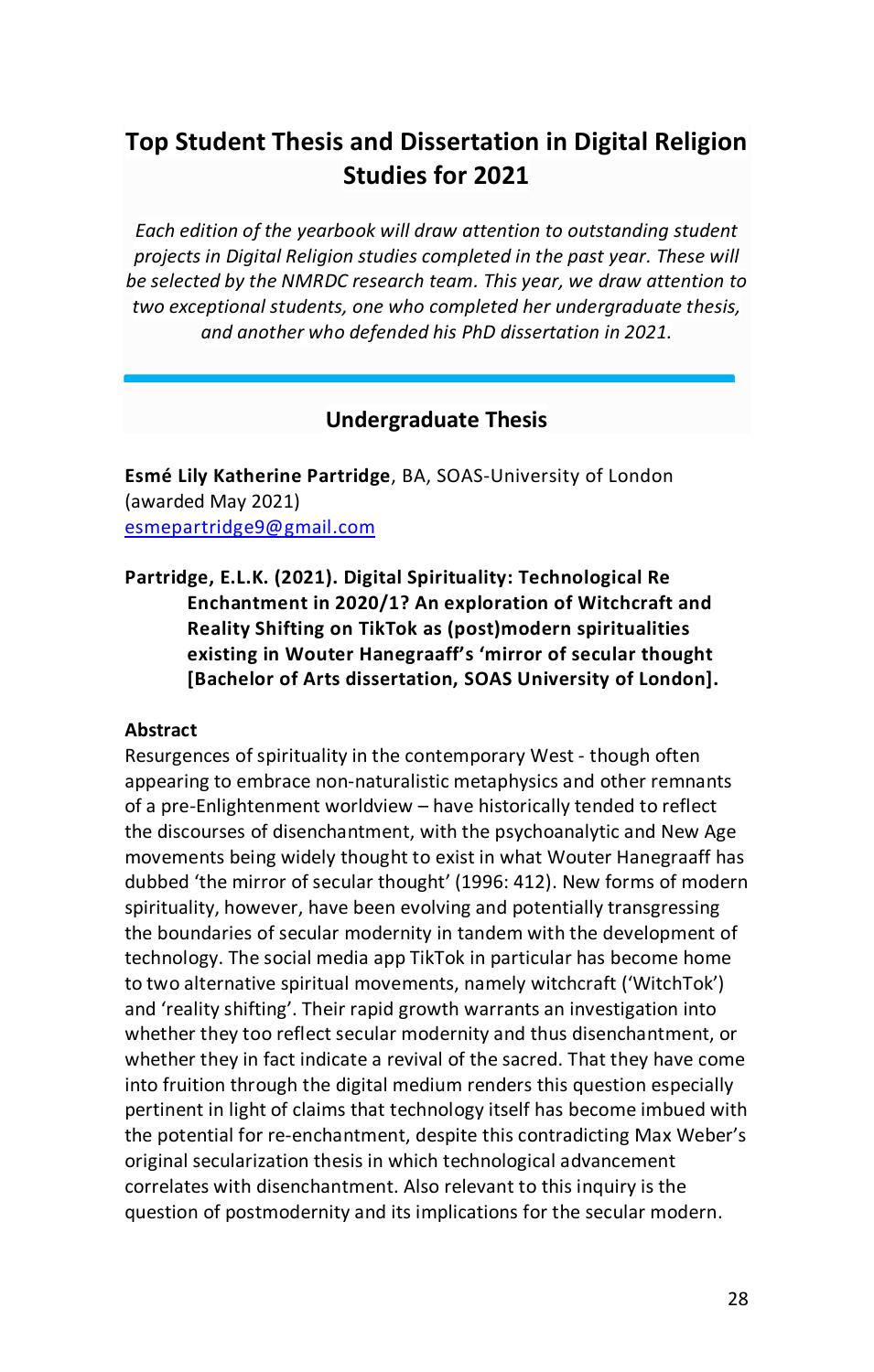Drawing on a number of case studies that represent the general trends of digital spirituality on TikTok in 2020/1, this dissertation will critically evaluate whether the postmodern and potentially magical fluidity of cyberspace offers the potential for transcending the limits of secular modernity, or whether it is destined only to *reflect* it.

#### **Lessons learned about Digital Spirituality**

My dissertation investigates recent trends in digital spirituality specifically, the practices of witchcraft and 'reality shifting' on the social media app TikTok - and to what extent they can be thought to reflect the regnant discourses of secularism in Western modernity and thereby extend Wouter Hanegraaff's thesis that 19th and 20th century occult movements existed 'in the mirror of secular thought'. Analyzing a range of case studies, I find that these spiritualities tend to remain largely faithful to the doctrines of the European Enlightenment (such as individualism, rationalism and skepticism towards religious institutions). I also probe the possibility that these spiritualities may also, by way of being *post*modern, have the potential to 'melt the metanarratives' of secularism itself, considering also the potentially re-enchanting qualities of the internet and how they might affect this.

#### **Key contribution to the field of Digital Religion Studies**

My research undertakes the task of critically examining new online movements along similar lines of reasoning to those of Wouter Hanegraaff; that is, tracing their relationship to Western secular modernity and considering how, though appearing to defy modern disenchantment, they are largely a product of that same disenchantment. It is relatively unique in this respect, as previous examinations of digital spirituality (e.g. Christopher Partridge) tend to see them as more 'reenchanting' phenomena. It is also unique in that it focuses on perhaps the most recent waves of digital spirituality on TikTok, which (to my knowledge) have not yet been the subject of any other rigorous academic studies.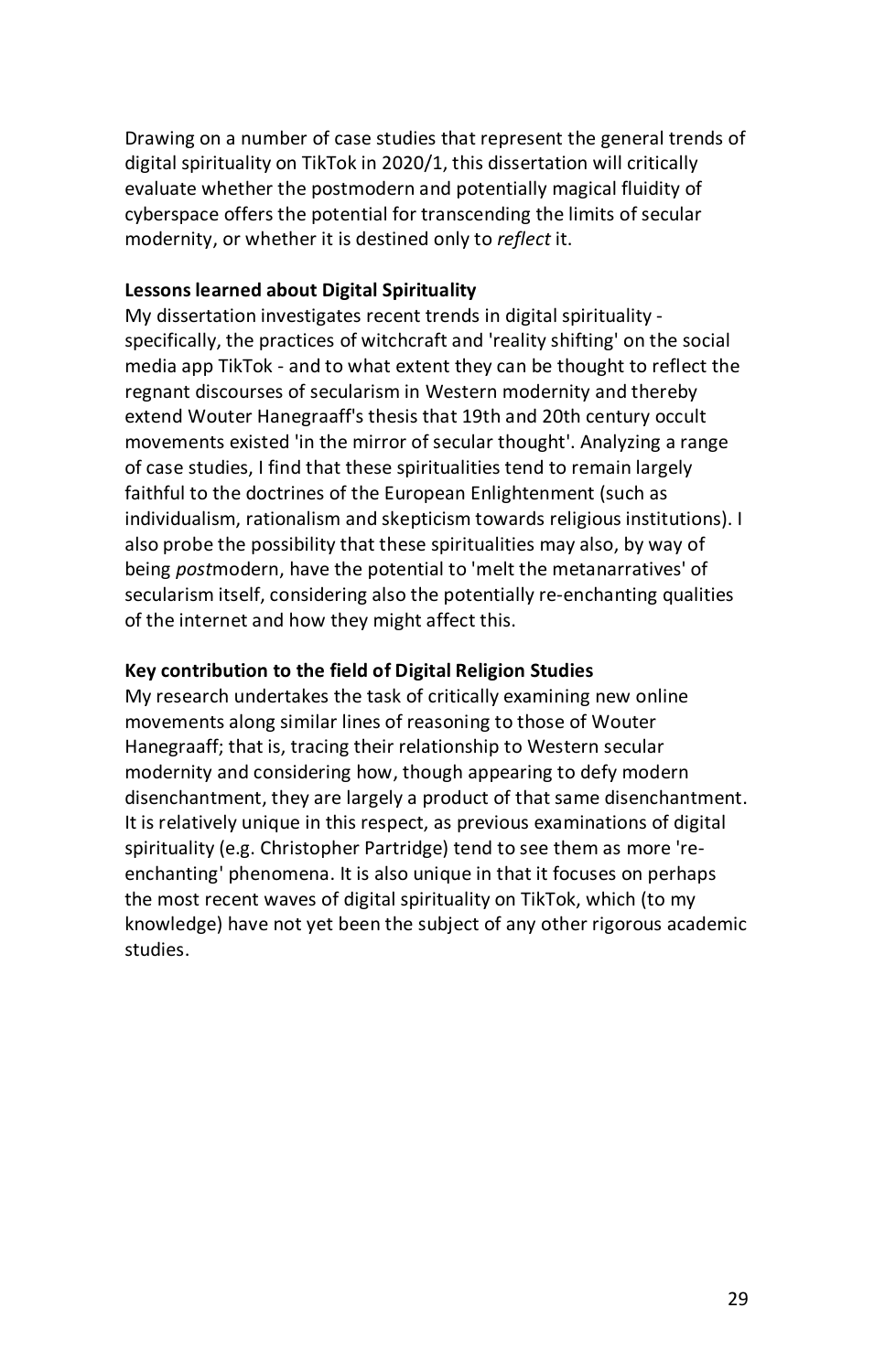#### **Graduate Dissertation**

**John Borchert,** PhD, Syracuse University (awarded May 2021) Lecturer, University of North Carolina, Greensboro [jwborchert@uncg.edu](mailto:jwborchert@uncg.edu)

#### **Borchert, J. (2021). Immanent Technologies: Posthuman Digital Religion in America. [Doctor of Philosophy Dissertation, Syracuse University].**

#### **Abstract**

This dissertation offers a posthuman theory of the digital mediation of religion, divided

between theoretical chapters on posthumanism, ritual, and new media before two case studies: one on death, one on play. First developing conceptual relationships between posthumanism and religious studies and methodological connections between new media and ritual theories, it then asks questions in the playful and experimental ritual spaces of video games and the profoundly material and ecological spaces of digital mourning objects. For example: how do digital readouts on the health of a plant fed by cremains reposition living and dead bodies? Or, how do video games that ritualize death change how we think about playing with technology? By offering an emergent, embodied, networked, and ecological sense of ritualization and digital media this dissertation avoids logocentric, genderless, and disembodied theories of both religion and the digital while bringing a posthuman epistemology to religion, death, and media studies.

#### **Key Research Findings on Immanent Technologies**

Immanent Technologies: Posthuman Digital Religion in America showed me that digital

death rituals are a functionally posthuman practice. The research places religion itself as a

practice of mediation and looks to passages between the living and the dead where this mediation is particularly posthuman (a way of speaking about the human condition while working against anthropocentrism) to think of human being as an emergent set of relations between human and non-human agents. Two significant theoretical investments ground the work: one in a history of posthuman thinking and the other in media theories as sharing investments with theories of ritual. The case studies then utilize this posthuman approach to new media: an urn-cum-planter that feeds a sapling tree using human cremains monitored via a phone app exemplifies the ritualization of new media objects as place-making, intensifying, and performative, while the video gaming practice of No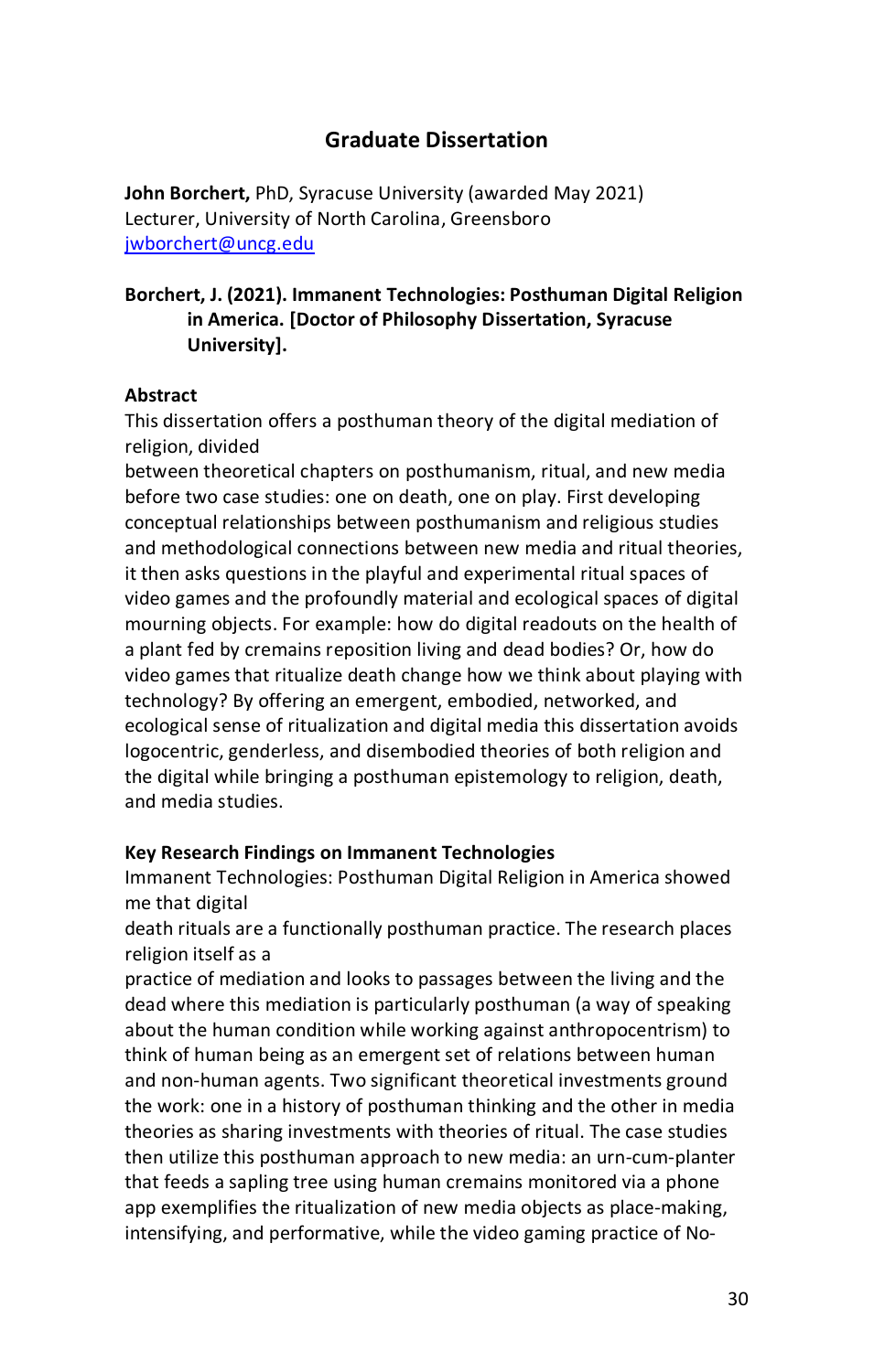Death Runs (playing through a game without failure) is a ritualized negotiation of death through the manipulation of a media form.

#### **Primary contribution to the field of Digital Religion Studies**

The work as a whole establishes a methodology for understanding death and media practices as ritualization through a posthuman lens. In other words, this posthumanism helps religious studies think about new media through the human and non-human by allowing in shared etymological, temporal, and conceptual histories that ground digital rituals in these shared spaces. Moving beyond digital death to broader reaches in religious studies, posthumanism and digital religion help understand religion as mediation, as embodied and as in direct relation to death. These three insights: mediation, embodiment, and death, both fortify established and secure new areas of study or interest in the discipline. Attending to religion as mediation frees scholars from a functional/essential dichotomy and instead looks to religion as that thing in between. Attention to performances of embodiment has a stronghold on the discipline, and this work expands that into the digital and posthuman spaces for what counts as a body. Alongside this, thinking religion in direct relation to death moves the world of death studies closer into an established circle of scholarship around ritual.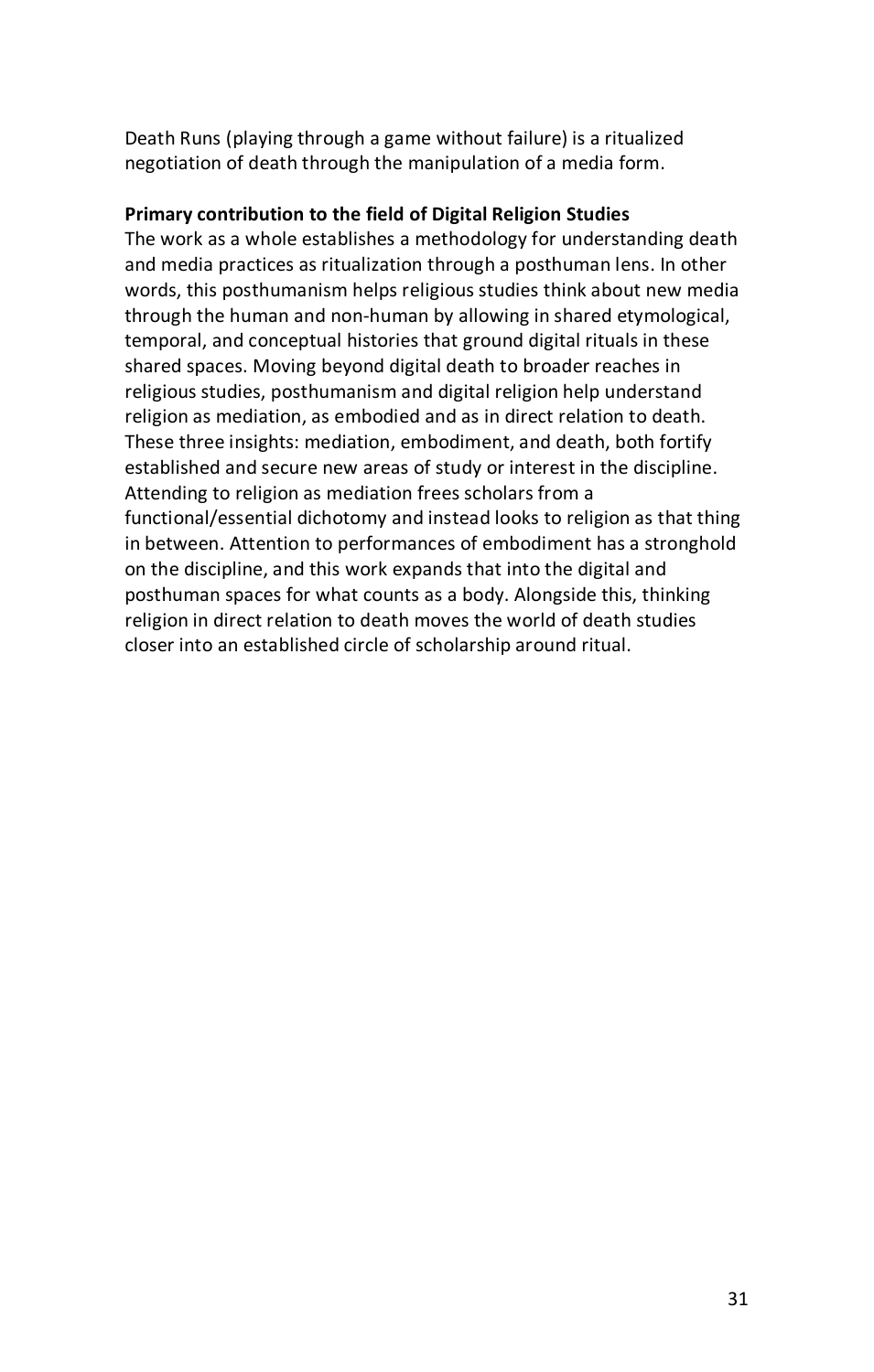## **Publications by the Network for New Media, Religion and Digital Culture Studies in 2021**

*Finally, each yearbook will highlight key works produced by the NMRDC director and members of the research team, to showcase the ways in which they seek to exemplify the continuing advancement and promotions of Digital Religion Studies into new areas.*

#### **Campbell, H.A. & Tsuria, R. (2021)** *Digital religion. Understanding religious practice in digital media***, New York: Routledge.**

This is the second edition of what has become the central critical and systematic survey of the study of religion and digital media. Key contributors of this volume make up the advisory board of the NMRDC. It covers religious engagement with a wide range of digital media forms and highlights examples of new media engagement in all five of the major world religions. From mobile apps and video games to virtual reality and social media, the book provides a detailed review of major topics including ritual, identity, community, authority, and embodiment. It includes a series of engaging case studies to illustrate and elucidate the thematic explorations; and considers the theoretical, ethical, and theological issues raised. This unique volume draws together the work of experts from key disciplinary perspectives and is the go-to volume for students and scholars wanting to develop a deeper understanding of the subject area. This new edition provides a comprehensive overview of this fast-paced, constantly developing, and fascinating field with new case studies and in-depth analyses of recent scholarship and developments.

## **Campbell, Heidi A.; Osteen, Sophia (2021). When Pastors put on the "Tech Hat": How Churches Digitized during Covid-19. Available electronically from**

**<https://oaktrust.library.tamu.edu/handle/1969.1/194959>**

This is the first research report from the Tech in Churches During Covid-19 research project [\(https://www.techinchurches.org/\)](https://www.techinchurches.org/), which investigates the role digital media has played in churches over the course of the COVID-19 pandemic. The aim of this study is to explore in detail the technological decision-making process churches and leaders have undergone during this time of great institutional change and adaptation impacting religious communities in unique ways. Report one analyzes and reports on key themes emerging from 50 Tech Talk sessions with 478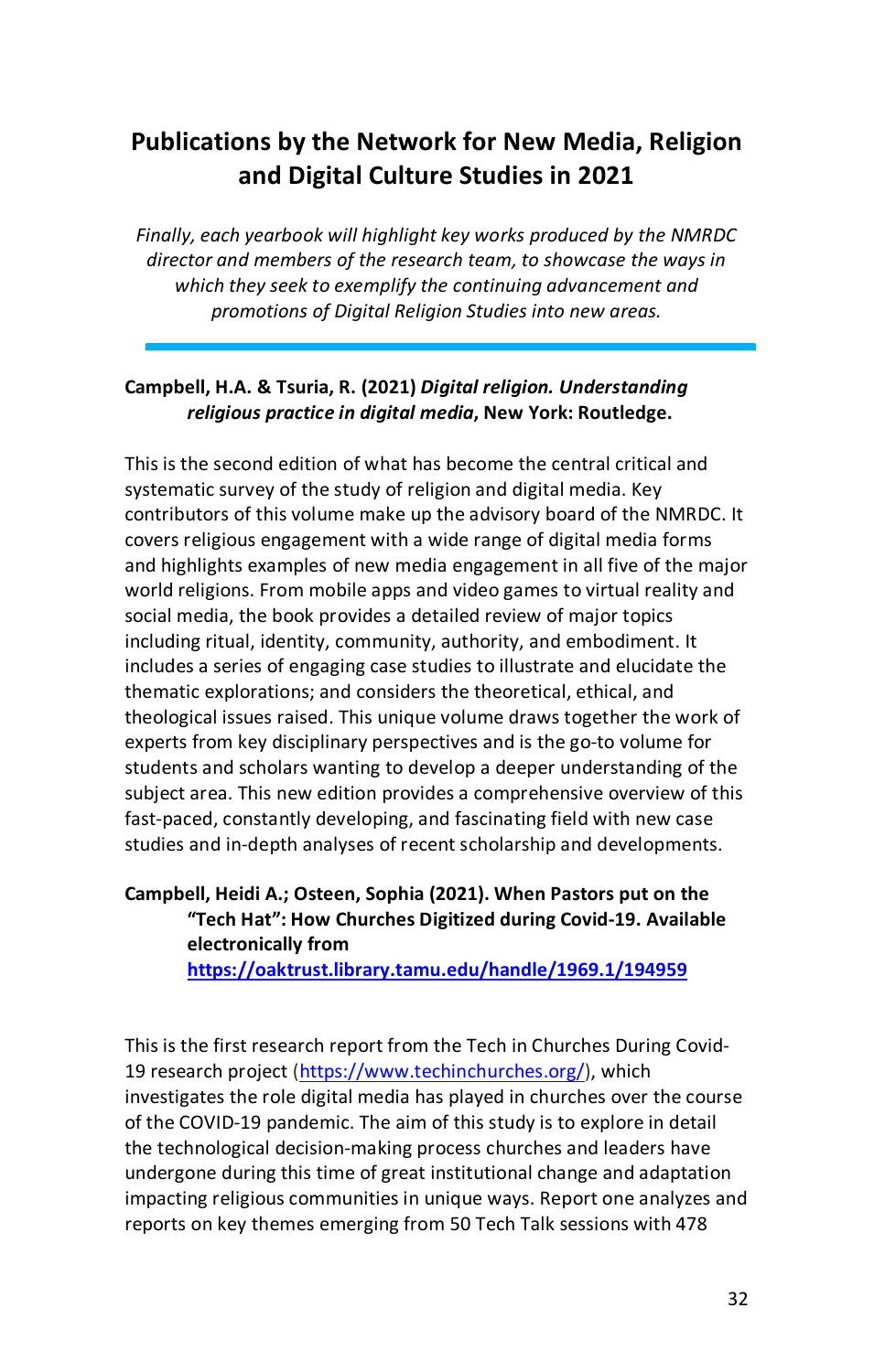church leaders hosted online by the Center for Congregations of Indianapolis, Indiana in 2020 and 2021. Sessions focused on pastors and other church leaders discussing their technology choices and use during the pandemic, and the challenges and opportunities this created as they transitioned, often for the first time, into digital worship. This report centers on five key questions that help explore different church's choices regarding implement digital media, and the technological demands they discovered in moving from traditional offline church, to online and hybrid forms.

#### **Campbell, Heidi (2021). Needed but Lacking: Impact of Pastors' Technology Background During the Pandemic. Available electronically from <https://oaktrust.library.tamu.edu/handle/1969.1/195017>**

"Needed but Lacking: Impact of Pastors' Technology Background During the Pandemic" is the first in a series of white papers which identifies specific areas of technological knowledge and digital media experience church leaders needed in order to successfully transition to online worship services during the pandemic. Needed but Lacking, draws its conclusions from the analysis of 50 Tech Talk sessions with 478 congregational leaders hosted by the Center for Congregations in 2020 and 2021, exploring their tech challenges and problem-solving strategies when implementing digital media. The paper explores three key takeaways from the Tech Talks about how pastors will adapt to online streaming: (1) pastors need to learn the basics of how to use media equipment, (2) pastors should have a general understanding of how the internet works and its effects on churches, and (3) pastors need to know how to problem-solve technological problems as they arise. Tech Trend papers provide a concise, but in-depth analysis of key themes raised in research reports coming out of the Tech in Churches During COVID-19 project [\(https://www.techinchurches.org\)](https://www.techinchurches.org/). Needed but Lacking offers a response to the report "When Pastors Put on the 'Tech Hat': How Churches Digitized during COVID-19" released by the Tech in Churches project in November 2021.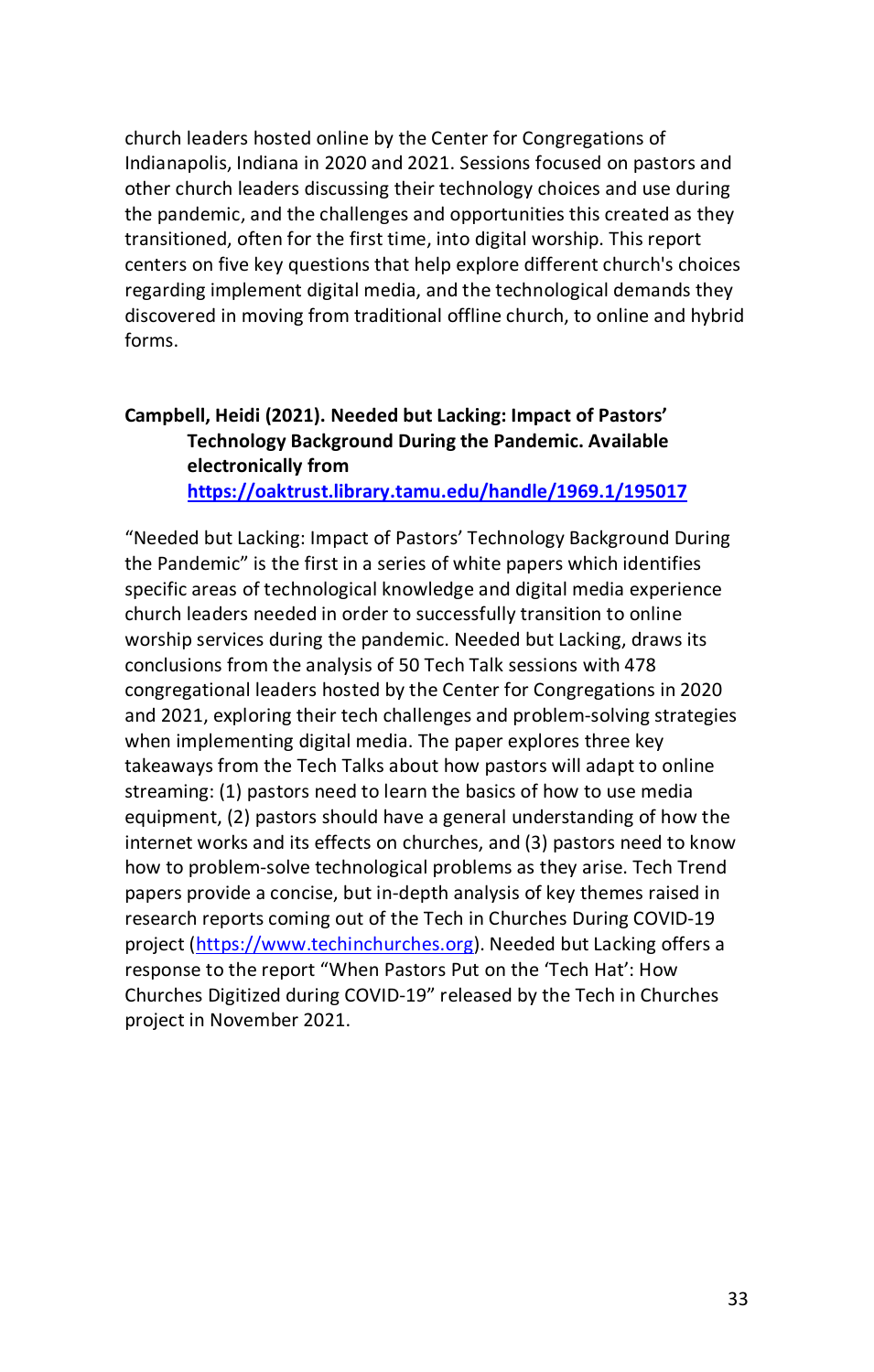**Campbell, Heidi A., and Zachary Sheldon. (2021). "Religious Responses to Social Distancing Revealed through Memes during the COVID-19 Pandemic.**" *Religions* 12(9): 787. Retrieved from **<https://www.mdpi.com/2077-1444/12/9/787>**

This article reports on the findings of a research project from the NMRDC conducted in 2020 called "Social Distancing in a World of Memes." It examines the emotive narratives surrounding the "new normal" of social distancing practices during the first six months of the COVID-19 pandemic, as revealed by religiously focused Internet memes. In March 2020, many people were introduced to the concept of "social distancing" for the first time via news reports and media coverage of the COVID-19 pandemic which led to the first lockdown. As the year progressed, social distancing discourse was combined with discussions of the practices of masking and quarantining, all of which became part of many countries' normal routines as a public health management strategy. Over time, social distancing has become a widely used public health strategy impacting many social groups, including religious adherents and their places of worship. Memes became a discursive space where practices of social distancing and religious attitudes towards these practices were expressed and debated. By examining memes centered on American Christianity, this study reveals that memetic narratives in the early months of the pandemic indicate a positive framing of behaviors intended to help reduce the spread of COVID-19, and a negative framing of the attitudes of religious individuals and organizations who seem to privilege the cultural practices of their belief over the core values of the Christian faith.

**Campbell, Heidi A; Shepherd, Troy (2021). What Should Post-Pandemic Religion Loo**k Like? Digital Religion Publishing & OakTrust-TAMU Libraries Available electronically from <https://oaktrust.library.tamu.edu/handle/1969.1/192408>

This eBook provides a summary of research conducted by the NMRDC in 2020 about trends emerging from how churches engaged with technology during the pandemic. It presents these findings in terms of ten lessons that religious leaders need to seriously consider to cultivate resilience in their work and ministry related to technology during the COVID-19 global pandemic. We draw these specifically from ideas shared in a series of three eBooks that Dr. Heidi Campbell compiled in 2020 on how religious communities and their worship was being shaped by technology and the conditions of the pandemic.